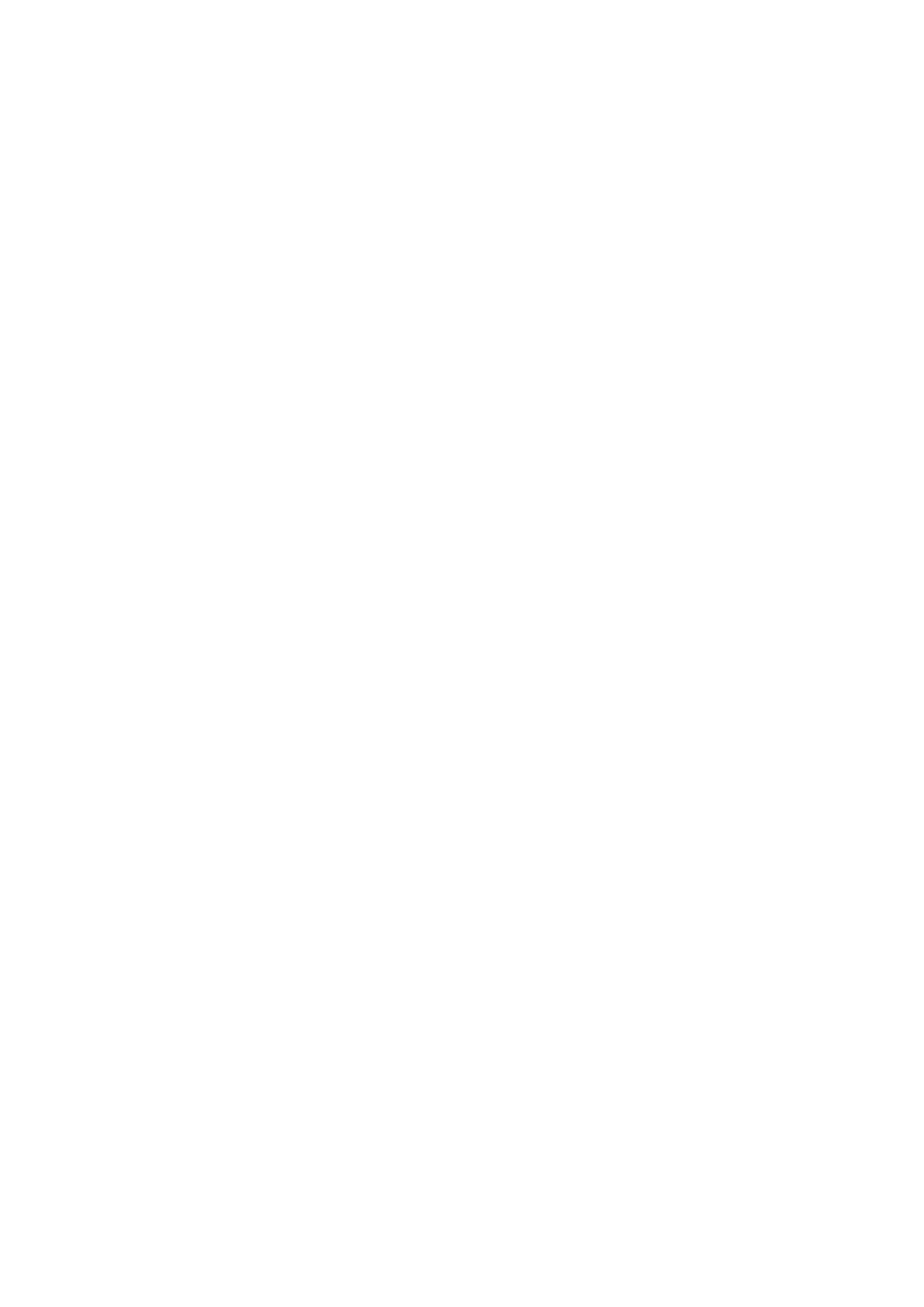تفکر و کودک، یژوهشگاه علوم انسانی و مطالعات فرهنگی دوفصلiامهٔ علمی (مقالهٔ علمی ــ پژوهشی)، سال یازدهم، شمارهٔ اول، بهار و تابستان ۱۳۹۹، ۲۹–۴۵

# اثربخشی آموزش مهارتهای زندگی (تفکر انتقادی) در تسلط بر خود و نگرش به مصرف مواد مخدر در دانش[موزان دورهٔ متوسطه

رامين حبيبي كليبر \* جعفر بهادري خسروشاهي.\*\*

#### حكىدە

هدف پژوهش حاضر بررسی اثربخشی آموزش مهارتهای زندگی (تفکر انتقادی) در تسط بر خود و نگرش به مصرف مواد مخدر در دانشآموزان دورهٔ متوسطه بود. طرح پژوهش نیمهآزمایشی از نوع طرح پیشآزمون ــ پسآزمون با گروه کنترل است. جامعهٔ آماری دانشآموزان دختر دورهٔ متوسطه ناحیهٔ ۴ شهرستان تبریز در سال تحصیلی ۱۳۹۸–۱۳۹۹ بود که از میان آنها تعداد سی نفر بهروش نمونهگیری هدف،مند انتخاب شدند و بهصورت تصادفی در دو گروه آزمایش (یانزده نفر) و گروه کنترل (یانزده نفر) جای گرفتند، به این ترتیب که آزمودنیهای گروه آزمایش ده جلسه آموزش مهارتهای زندگی (تفکر انتقادی) دیدند و درمقابل، گروه کنترل هیچ آموزشی ندیدند. برای جمع|وری دادهها از مقیاس پذیرش اعتیاد وید و تسلط بر خود تانجی استفاده شد. تجزیه و تحلیل دادهها توسط آزمون آماری تحلیل کوواریانس انجام شد. نتایج پژوهش نشان داد که آموزش مهارتهای زندگی (تفکر انتقادی) در تسلط بر خود و نگرش به مصرف مواد مخدر در دانش آموزان تأثیر دارد. درواقع، آموزش مهارتهای زندگی باعث افزایش تسلط

\*\* دانشجوی دکتری روان شناسی تربیتی، گروه علوم تربیتی، دانشکدهٔ علوم تربیتی و روان شناسـی، دانشـگاه شـهید نمی آذربایجان، تبریز، ایران، jafar.b2010@yahoo.com

تاریخ دریافت: ۱۳۹۸/۱۲/۱۸، تاریخ پذیرش: ۱۳۹۹/۰۴/۰۴

<sup>\*</sup> دانشیار گروه علوم تربیتی، دانشکدهٔ علوم تربیتی و روانشناسی، دانشگاه شهید مدنی اَذربایجان، تبریـز، ایــران habibikaleybar@gmail.com (نو يسندهٔ مسئول)

Copyright © 2018, IHCS (Institute for Humanities and Cultural Studies). This is an Open Access article distributed under the terms of the Creative Commons Attribution 4.0 International, which permits others to download this work, share it with others and Adapt the material for any purpose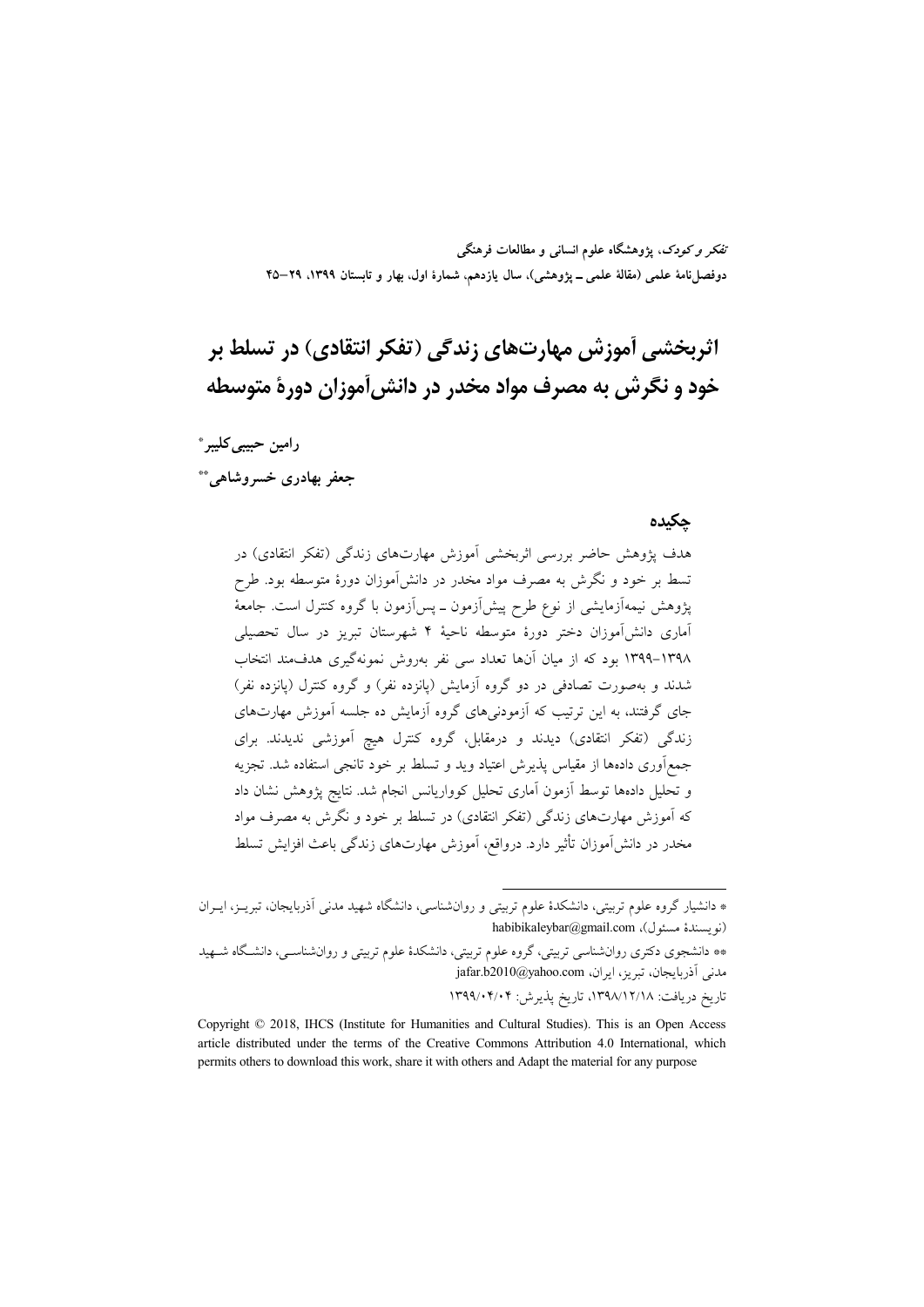بر خود و کاهش نگرش مثبت به مصرف مواد مخدر در دانش آموزان می شود. بنابراین، فراگیری آموزش مهارتهای زندگی نقش مهمی در تسط بر خود و نگرش به مصرف مواد دانش آموزان دارد. **کلیدواژهها:** تسط بر خود، نگـرش بـه مصـرف مـواد مخـدر، مهـارتهـاي زنـدگي، تفكر انتقادى.

#### 1. مقدمه

دورهٔ نوجوانی دورهٔ مهمی از رشد است که با فرایند شکل گیری هویت همراه است. قســمتی از این فرایند رشدی خطرجویی است که بهشکل رفتارهای جنسی ناسـالم و مصـرف الکـل، سیگار، و دیگر مواد تظاهر میکند. بررسیهای همهگیرشناسبی حـاکی از آن اسـت مصـرف سیگار، مشروبات الکلی، و دیگر مواد دربین نوجوانان جوامـع مختلـف در دهــههــای اخیــر افزایش چشمگیری داشته است (Johnston et al. 2002). سـوءمصـرف مـواد مخـدر یکـی از مشکلات بهداشتی، اجتماعی، و اقتصادی مهم در بسیاری از کشورهاست. جهان در سه دهـهٔ اخير با آمارهاي تكاندهنده دربارهٔ شيوع سوءمصرف مواد در سطح جامعه و بهويــژه دربــين جوانان و نوجوانان مواجه شده است. «دفتر ملل متحد» پـیش گیـری از جـرم و کنتـرل مـواد اخیراً گزارش کرده است حدود ۱۸۵ میلیون نفر در سراسر دنیا درحالحاضـر مصـر فکننــدهٔ موادند و تقاضای درمانی در همهٔ کشورهای جهان رو بـه افـزایش اسـت، بـهطـوریکـه در تحقیق انجامشده، درمیان دانشجویانی که مواد مخدر مصرف کرده بودنـد، ۵/۸ درصـد خــود را وابسته به مواد مخدر دانسته و ۳/۱ درصد نیز میزان وابستگی خود را زیـاد دانســتهانــد کــه در مجموع ۸/۹ درصد وابسته به مواد مخدر تلقی مے شـوند (مشـکی و اصـلی نـۋاد ۱۳۹۲). همچنین، براساس طرح شیوعشناسی مصرف مواد مخدر، میزان شیوع مصـرف مـواد مخـدر در گروه سنی پانزده تا نوزده سال معادل ۱۳/۵۶ درصد کل جمعیت معتادان مـواد مخــدر در کل کشور بوده است (ولـدبيگي و ديگـران ۱۳۹۶)، بـهطـوريکـه ۴ درصـد افـراد قبـل از یانزدهسالگی و ۲۴ درصد در سنین یانزده تا نوزدهسالگی اقدام به شروع مصرف مـواد مخــدر کر دہاند (رحمتی و دیگران ۱۳۹۴).

مطالعات نشان می دهد که مداخلههای درمانی مناسب مـی توانـد بـهمیـزان بسـیار بـالایی رفتارهای پرخطر ازجمله اعتیاد، خودکشی، و فرار نوجوانان را قبـل و پـس از اقــدام کــاهش دهـد. بـرای تـدوین مـداخلات درمـانی مناسـب، بررسـی هـای زیـادی درمـورد شـناخت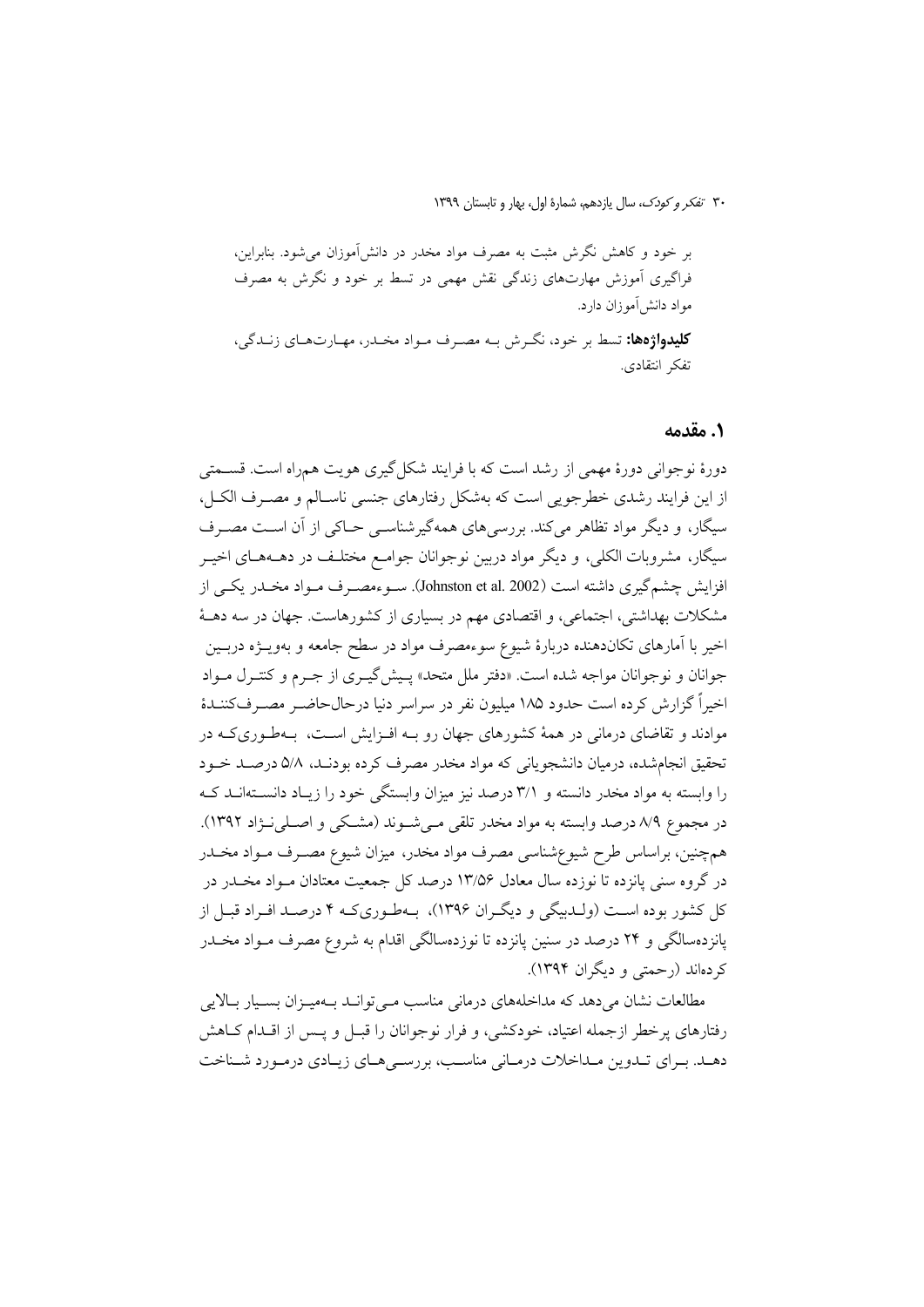ویژگیهای شخصیتی و شناختی این گونه افراد و نیز عاملهای خطرسـاز محیطـی انجـام شده است. در بیش تر ایـن مطالعـات مشـخص شـده اسـت کـه ایـن افـراد خصوصـیات شناختی ای دارند که می تواند عامل خطرساز مهمی برای آنان باشد. ازجملهٔ این ویژگی هـا می توان از نداشتن مهارت جرئتورزی، نداشتن مهارتهای حل مسئله، ناامیـدی، سـبک اسنادی منفی، نظر منفی دربارهٔ خود و محیط، و نداشتن ارتباط صـحیح بـا دیگـران را نـام برد (Botvin et al. 2006). ريكلمن و هوفك (Rickelman and Houfek 1995) بر ايس باورنــد که این ویژگی ها باعث می شود که فردی که نظر منفی دربارهٔ خود دارد نتوانید راه حرا هیای جانشینی مناسب بـرای حـل مشـكلات خـود بیابـد، زیـرا بـا دیگـران ارتبـاط نـدارد؛ از راهنماییهای آنان بهره نمیگیرد؛ مشکل را حل نشدنی میداند؛ هیچ روزنهٔ امیدی برای آینـده نمی بیند؛ و درنهایت به این نتیجه می رسد که خودکشی، فرار، و اعتیاد مناسـبتـرین راهحـل برای مشکلاتش است.

یکی از ویژگی هایی که در نگرش نوجوانان به مصرف مواد نقـش دارد تسـلط بـر خــود (self managmnt) است. تسلط بر خود بهمعنی توانایی کنترل حالتهای تکانشبی از طریـق منع خواستههای کو تباهمیدت است (Rachline 1995). تامیسون و کمبرا ( Thompson and Kumru 2003) معتقد بودند كه بالا يا پايين بودن خــودكنترلي بــه تفــاوت در نگــرش، رفتــار، ادراکات، و باورها بستگی دارد. همچنین، از دیـدگاه دیـول و دیگـران (Divel et al. 2012) فقدان خودکنترلی ممکن است یی اَمدهایی منفی برای سلامت روانی افراد سوءمصـرف مـواد داشته باشد. همچنین، برترمز (Bertrams 2012) تسلط بر خود را نوعی توانایی می دانــد و آن را ظرفیت سرشت افراد در نادیدهگر فتن یا تغییردادن تمایلات در پاسخ به حالت غالب آنهــا تعریف میکند، بهطوریکه تسلط بر خود افراد سوءمصرف مواد را بـه راهبردهـای مقابلـهای برای رویارویی با مشکلات مجهز میکند و این رامبردها اغلب رفتاریاند.

برطبق نظریهٔ عمومی جرم، تفاوتهای فردی در خودکنترلی بـا برخــی از رفتارهــا ماننــد مصرف مشروبات الكلي، كشيدن سيگار در جوانان، و تصادف كردن در بـزرگسـالان رابطـه دارد. در این نظریه، به رابطهٔ بین خودکنترلی کم و استعداد انجام رفتارهای مجرمانــه و انجــام رفتارهای مخاطرهآمیز تأکید شــده اســت. تســلط کــم بــر خــود در دوران کــودکی از طریــق ویژگیهای فردی از قبیل ناتوانی در بهتعویقانداختن لذتها، نداشتن تحمــل محرومیــت یــا کمبودها، و تمایل به اتخاذ رفتارهای مخاطرهآمیز مشهود است (بشـیریان و دیگـران ۱۳۹۱). در مطالعهای جکسون و دیگران (Jackson et al. 2000) تسلط کم بر خود را عـاملی محـوری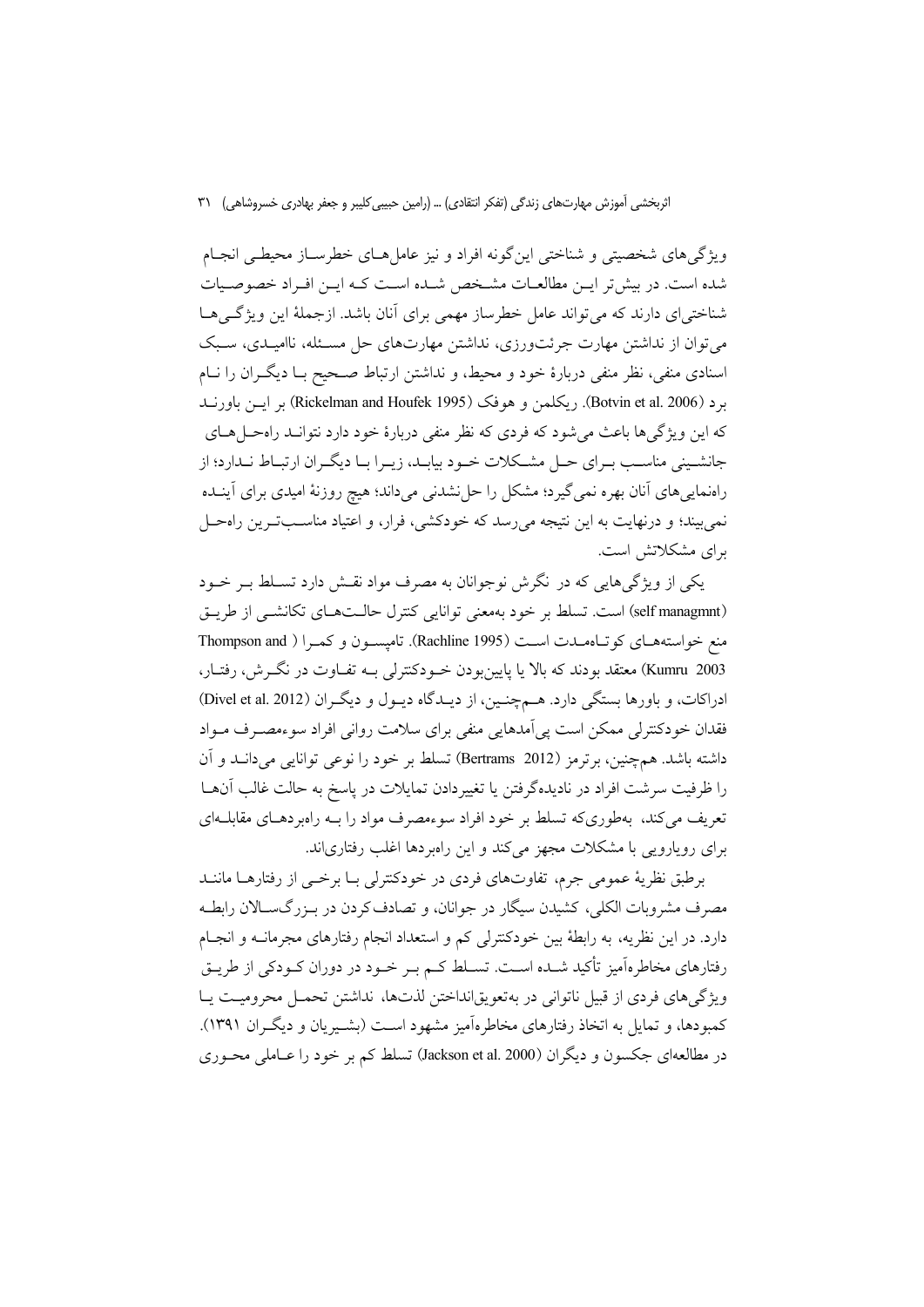برای سوءمصرف مواد مخدر درمیان نوجوانان معرفی کردهاند. همچنین، تسلط کم بــر خــود درمیان نوجوانان عامل پیش گیریکنندهٔ بسیار قویای برای مصرف مشروبات الکی، استعمال سیگار، و سوءمصرف مواد مخدر معرفی شده است.

مطالعات گوناگون پیش نهاد کردهاند که درمانهای مختلفی می تواند در کاهش نگرش مثبت نوجوانان به مصرف مواد مخدر و تسلط بر خود مفید باشد. خوش بختانه در دو دههٔ گذشته پیشرفتهای معناداری در ایجاد برنامههای مؤثر برای پیش گیری از مصرف مواد در نوجوانان رخ داده است. رویکردهای پیشگیرانه روی عوامل خطرساز و محافظتکنندهٔ مرتبط با شروع مصرف مواد تمرکز میکنند و در این زمینه به نوجوانان أموزشهایی می دهند. آموزش مهارتهای زندگی (life skills training) برای جلوگیری از سوءمصرف مواد در نوجوانان برنامهٔ پیشگیری اولیهٔ مؤثری است که روی عوامل خطرساز و محافظتکنندهٔ مرتبط با مصرف مواد تمرکز دارد و بهخوبی مهارتهای اجتماعی و شايستگي شخصي را افزايش مي دهد (Botvin and Griffin 2008).

این برنامه را نخستینبار گیلبرت و بوتوین از دانشگاه کورنل برای پیش گیری از سوءمصرف سیگار درمیان نوجوانان، در سال ۱۹۹۷، طراحی کردند. پس از آن نیز برای پیش گیری از مصرف الکل و مواد مخدر استفاده شد (مشکی و اصلی نژاد ۱۳۹۲). پژوهش گران تأثیر مثبت مهارتهای زندگی را در کاهش سوءمصرف مواد، استفاده از ظرفیتها و کنشهای هوش، تقویت اتکابهنفس، تقویت خودپنداره، پیش گیری از رفتارهای پرخاش گرانه، خودکشی، و بیماری ایدز تأیید کردهاند. پژوهش۵ای بسیاری نیز درمورد دیگر آسیبهای فردی و اجتماعی و بهبود آنها از طریق آموزش مهارتهای زندگی انجام گرفته است که مؤید گسترش آن است (Seal 2006). زولینگر و دیگران (Zollinger et al. 2003) در مطالعهای اثر آموزش مهارتهای زندگی در دانش، نگرشها، و توانایی دانش[موزان مدارس راهنمایی در انتخاب سبک زندگی سالم را بررسی کردند. نتیجهٔ این پژوهش نشان داد که دانشآموزانی که در برنامهٔ آموزش مهارتهای زندگی شرکت کرده بودند کم تر از آنهایی که شرکت نکرده بودند سیگار میکشیدند. نتایج مطالعهٔ دیگری در دانشگاه فردریخ آلمان نشان داده است که آموزش مهارتهای زندگی نهتنها درمورد افراد غیرسیگاری و غیرالکلی نقش پیش گیرانه دارد، بلکه در افراد معتاد به سیگار و الکل نيز تأثير بهسزايي داشته است (Buhler 2007). السيد و ديگران (El Sayed et al. 2019) در یژوهشی به این نتیجه دست یافتند که آموزش مهارتهای زندگی و اجتماعی در خودکارآمدی اجتماعی و نگرش به سوءمصرف مواد مخدر در نوجوانان تأثیر دارد و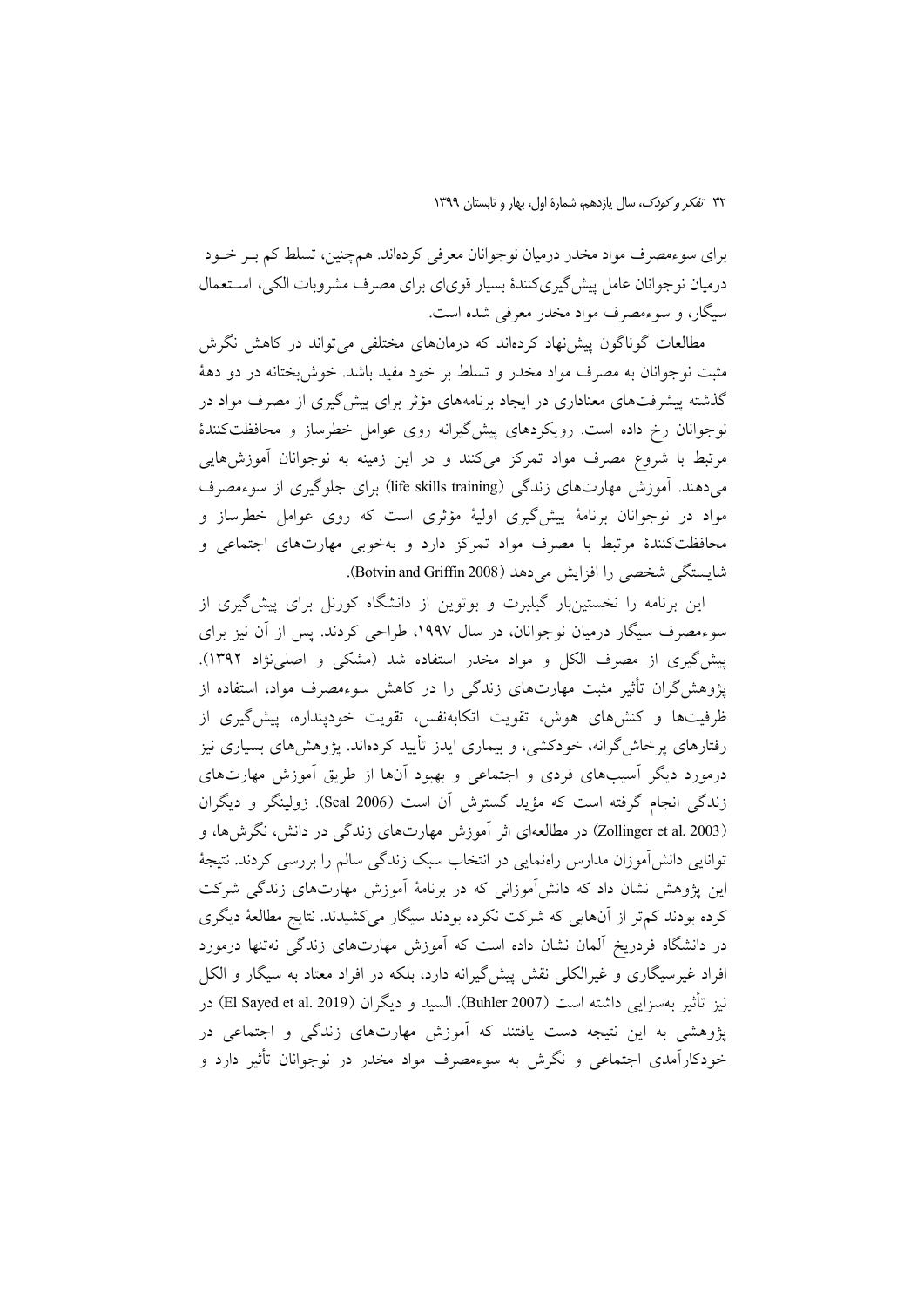میتواند میزان نگرش مثبت دانشآموزان به مواد مخدر را کاهش دهد. هونگ و دیگران (Huang et al. 2018) در مطالعهشان نشان دادند که آموزش مهارتهای زندگی در متغیر نگرش و کنترل مواد مخدر در گروه آزمایش تأثیر دارد و باعث کاهش رفتارهای پرخطر در نوجوانان مي شود.

کاور (Kaur 2016) در پژوهش خود با عنوان «اثربخشی اَموزش مهارتهای زندگی در پیش گیری از مصرف مواد در نوجوانان» به این نتیجه دست یافت که آموزش مهارتهای زندگی در پیشگیری از مصرف مواد تأثیر دارد و باعث افزایش مهارتهای اجتماعی و خودمدیریتی در نوجوانان می شود و میزان مصرف مواد را در نوجوانان کاهش میدهد. ويجولد و ديگران (Weichold et al. 2015) در پژوهشي با عنوان «اثربخشي آموزش مهارتهای زندگی در میزان مصرف دخانیات» به این نتیجه دست یافتند که مهارتهای زندگی نقش مهمی در کاهش مصرف دخانیات دارد. درواقع، با آموزش مهارتهای زندگی می توان میزان مصرف دخانیات را کاهش داد. ورا و مون (2013 Vera and Moon) در تحقیقی با عنوان «اَزمون تجربی نظریهٔ تسلط پایین بر خود درمیان نوجوانان اسپانیایی» به این نتیجه دست یافتند که تسلط پایین بر خود اثر معناداری در انواع متنوع رفتارهای بزه كارانه، ازجمله مصرف الكل و مواد، داشته است. بنابراين، هرچهقدر تسلط بر خود در فرد ضعیفتر شود، فرد در رفتارهای بزهکارانهٔ بیشتری درگیر میشود. بنابراین، کارأیی این برنامه بهخوبی در تحقیقات خارجی مشخص شده است. هرچند برخی از تحقیقات داخلی از برنامهٔ آموزش مهارتهای زندگی استفاده کردهاند، اما استفادهٔ آنها از این برنامه صرفاً برای پیشگیری بوده و اثربخشی آن در عوامل محافظتکننده ازجمله تسلط بر خود بررسی نشده است. همچنین، تفکر انتقادی یکی از مهارتهای زندگی است که بیشتر همچون توانایی افراد متفکر برای بهچالشگشیدن تفکراتشان درک می شود. این توانایی مستلزم آن است که آنها محک و معیارهای خود را برای تجزیه و تحلیل تفکراتشان گسترش دهند. بنابراین، آموزش تفکر انتقادی بهمنظور بالابردن سطح ارتقای بهداشت روانی و غلبه بر ضعفهای فرد است که گمان میرود خطر سوءمصرف مواد را کاهش دهد (سهرابي و خليلي ١٣٩٠). يونيتا و ديگران (Yuanita et al. 2019) در مطالعهٔ خود گزارش کردهاند که آموزش تفکر انتقادی در تسلط بر خود دانش[موزان تأثیر دارد و میزان خودکنترلی را در آنها بهبود می بخشد. باتوجهبه این شرایط، برنامههای آموزشی مدارس، بهعنوان مراکزی مهم و حیاتی برای پیشگیری از اعتیاد و سوءمصرف مواد مخدر، جایگاه ویژهای دارند و این برنامهها با هدف کاهش تقاضا، یعنی ایجاد نوعی مصونیت ذهنی و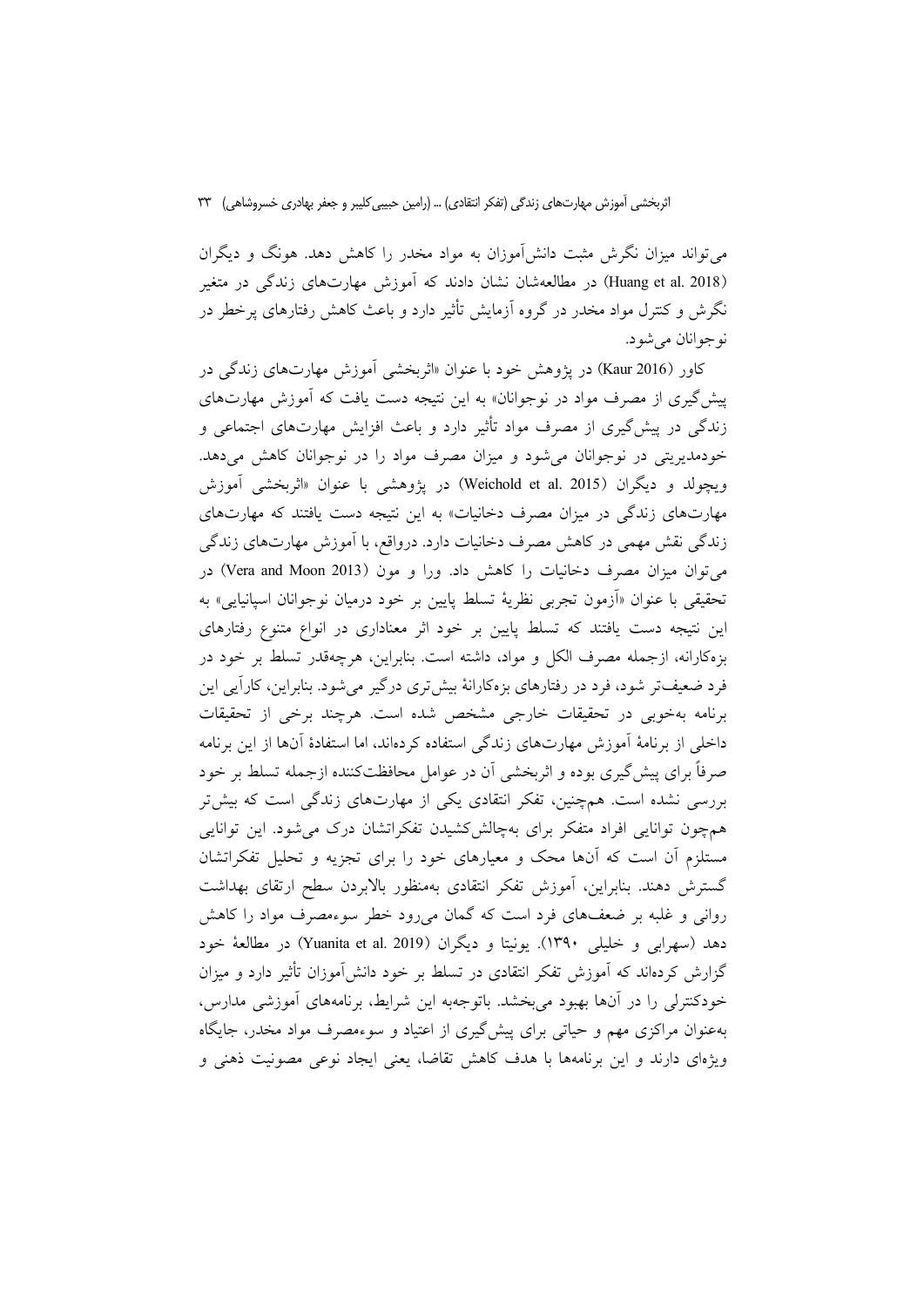رواني، دربرابر سوءمصرف مواد مخدر تدوين و اجرا مي شوند. ازطرفي كاربرد اين برنامههای آموزشی عمدتاً مربوط به دانش[موزان عادی بوده است و روی نوجوانان دارای اًسیبهای اجتماعی کمتر تحقیقی صورت گرفته است.

سؤال اساسی پژوهش حاضر این است که آیا آموزش مهارتهای زنـدگی در تسـلط بـر خود و نگرش به مصـرف مـواد مخـدر در دانـش|مـوزان دختـر دورهٔ متوسـطه تـأثیر دارد؟ همچنین، فرضیههای یژوهش شامل موارد زیر است:

آموزش مهارتهای زندگی در تسلط بـر خـود در دانـش|مـوزان دختـر دورهٔ متوسـطه تأثير دارد.

آموزش مهارتهای زندگی در نگرش به مصـرف مـواد مخـدر در دانـش|مـوزان دختـر دورهٔ متوسطه تأثیر دارد.

## ۲. روش شناسی

این یژوهش بهشیوهٔ نیمهآزمایشی از نوع طرح پیش[زمون ـ پس[زمون با گروه کنتـرل اســت. جامعهٔ اَماری یژوهش حاضر جامعهٔ اَماری دانــش[مــوزان دختــر دورهٔ متوســطهٔ ناحیــهٔ ۴ در سال تحصیلی ۱۳۹۸–۱۳۹۹ در شهرستان تبریز بودند که از میان آنها تعداد سی نفر بــهروش نمونهگیری هدفمند انتخاب و بعد بهصورت تصادفی در دو گـروه (اَزمـایش پـانزده نفـر و کنترل یانزده نفر ) جای گرفتند. البته از میان سی ودو نفر اولیه دو نفـر از شــرکت در پــژوهش خودداری کردند و تعداد سی نفر باقیمانده در دو گروه یانزدهنفـری قــرار گرفتنــد. ســیس از هر دو گروه پیشآزمون گرفته شد. آزمودنی۵ای گروه آزمایش بـهمـدت ده جلســه آمــوزش مهارتهای زندگی دیدند و درمقابل، گروه کنترل هـیچ آموزشــی ندیدنــد. بعــد از آمــوزش مهارتهای زندگی، دوباره پرسشنامههای تسلط بر خود و نگرش به مصـرف مـواد مخــدر در دانش آموزان بررسی شد.

شاخصهای جمعیتشناختی متغیرهای پژوهش به این ترتیب است که کلیهٔ نوجوانـان انتخاب شده دختر بودند؛ از لحاظ تحصـيلات خـانوادهشـان نيـز ۴۶ درصـد يـدران داراي تحصیلات دیپلم و ۵۱ درصد مـادران دارای تحصـیلات دیـیلم، ۳۷ درصـد پـدران دارای تحصیلات کارشناسی و ۴۳ درصد مادران دارای تحصیلات کارشناسی، و ۱۷ درصد یدران دارای تحصیلات کارشناسی ارشد و ۶ درصد مادران دارای تحصـیلات کارشناسـی ارشد بودند.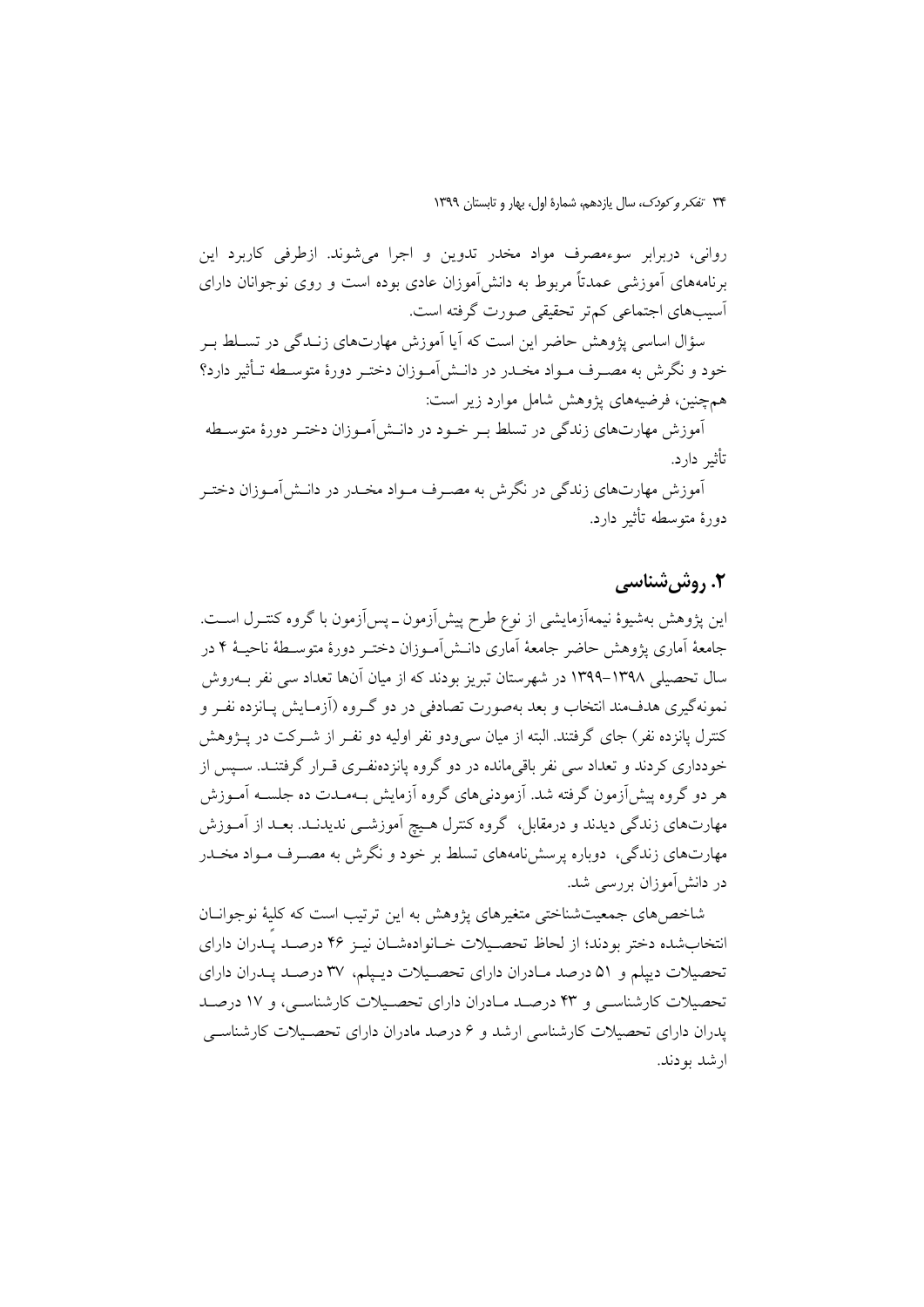### ۱.۲ ابزارهای پژوهش

ابزارهای پژوهش عبارتاند از:

مقیاس پذیرش اعتیاد وید (addiction acknowledgment scale): این مقیاس دارای سیزده ماده است و وید و دیگران (Weed et al. 1992) آن را برای اندازهگیری تمایل پاسخدهنده به پذیرش مشکلات مرتبط با الکل یا داروها و استعداد به سوءمصرف مواد ساختهاند. اکثر سؤالهای آن بهطور مستقیم به مصرف الکل و دیگر موارد اشاره دارد. آزمودنی در مقیاس پنجردرجهای لیکرت، از کاملاً موافقم تا کاملاً مخالفم، نگرش خود را دربارهٔ مصرف مواد مشخص میکند. نمرهٔ فرد در دامنهٔ ۱۳ تا ۶۵ قرار میگیرد. نمرات بالاتر نشاندهندهٔ نگرش مثبت بالاتر به مواد مخدر است. کرد میرزا (۱۳۷۸) آلفای کرونباخ این مقیاس را برابر با ۰/۷۵ گزارش کرده است. همچنین، گراهام (Graham 2000) اعتبار این پرسشنامه را با استفاده از روش بازآزمایی در نمونهٔ هنجاری برای مردان و زنان بهترتیب ۰/۸۹ و ۰/۸۴ گزارش کرد. صادقی فیروزآبادی (۱۳۸۶) ضریب هم بستگی این مقیاس را با فهرست غربالگری غیرمستقیم سوءمصرف مواد (SASSI-3) در جمعیت غیرمعتاد و معتاد بهترتیب ۰/۵۶ و ۰/۷۰ گزارش کرده است. همچنین، در پژوهش حاضر ضریب پایایی پرسش نامه بهروش ألفاى كرونباخ ٨٩/٠ بهدست أمد.

پرسشنامهٔ تسلط بر خود (self-control questionnaire): در این آزمون، که تانجی و دیگران (Tangney et al. 2004) ساختهاند و شامل سیزده آیتم است، دو خردهمقیاس (خودکنترلی منعکننده و خودکنترلی اولیه) در نظر گرفته و بررسی شده است. نتایج تحقیق آنها از این تقسیمبندی حمایت کرد و نشان داد که خردهمقیاس خودکنترلی اولیه در مقایسه با خردهمقیاس دیگر پیش بینی کنندهٔ بهتر رفتارهای مطلوب است و همچنین خودکنترلی منع کننده جلوگیری از رفتارهای ناخوشایند را پیش بینی میکند. این محققان عملکرد این دو خردهمقیاس را مشابه عملکرد سیستم فعالساز رفتاری (خودکنترلی اولیه) و سیستم بازداری رفتاری (خودکنترلی منعکننده) میدانند. گری هردوی این سیستمها را زیرمجموعهٔ حساسیت به تقویت میداند (بهنقلاز نودهی و دیگران ۱۳۹۳). این آزمون دارای سه خردهمقیاس خودکنترلی منعکننده شامل سؤالات ۱، ۲، ۵، ۶، ۹، و ۱۲، خودکنترلی اولیه شامل سؤالات ۳، ۱۰، ۱۱، و ۱۳، و آیتمهایی که طبقهبندی نشدهاند شامل سؤالات ۴، ۷، و ۸ است که بهصورت پنج<code>درجهای لیکرت (۱ اصلاً تا ۵ بسیار زیاد) نمرهگذاری می</code>شود. همچنین سؤالات ۲، ۳، ۴، ۵، ۱۰، ۱۲، و ۱۳ نمرهگذاری معکوس دارند. نمرات بالاتر نشاندهندهٔ تسلط بیش تر بر خود است. در یژوهش تانجی و دیگران (.ibid) پایایی این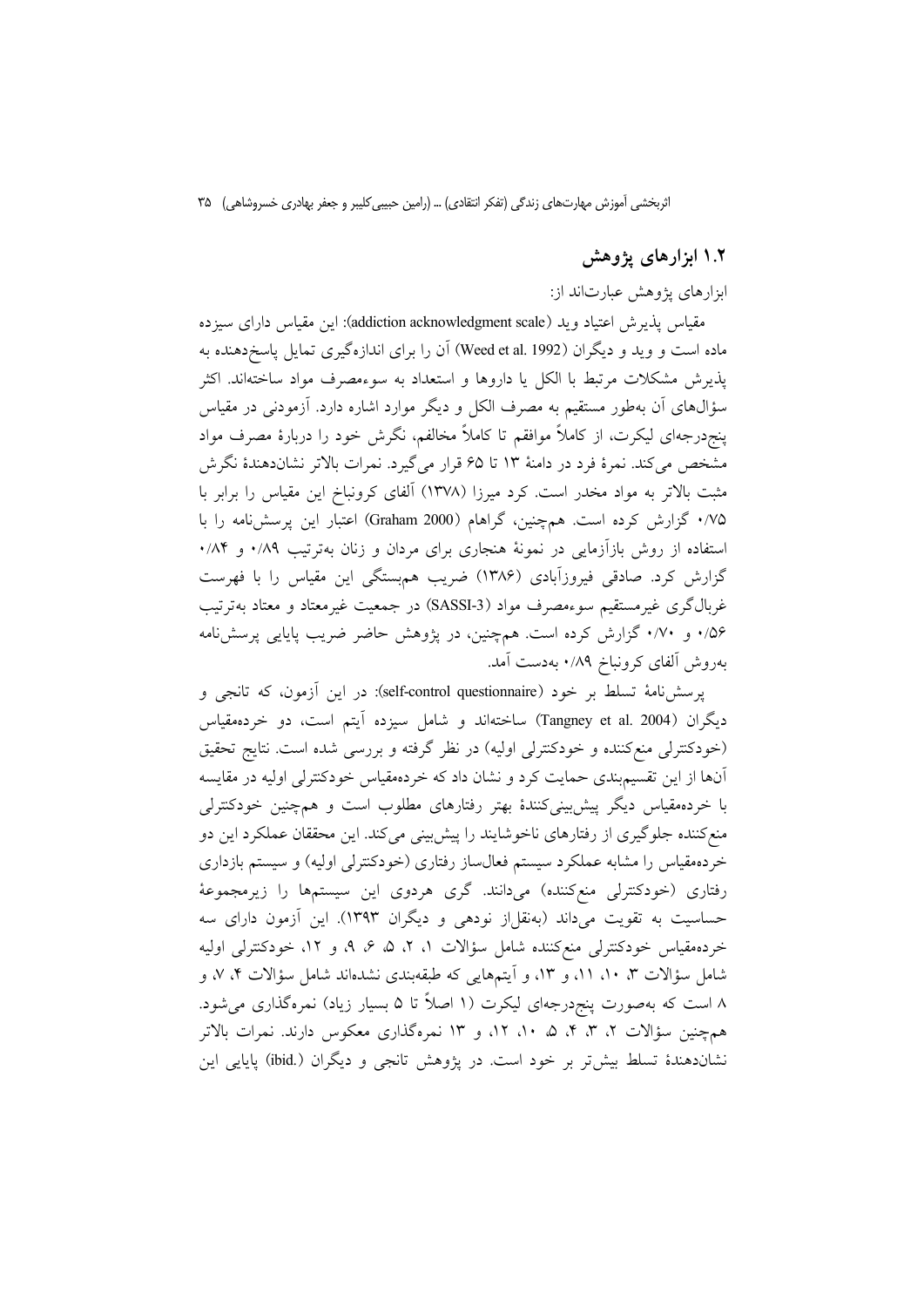پرسشنامه ۰/۹۱ گزارش شده است. همچنین، در پژوهش حاضر ضریب پایایی پرسشنامه بهروش ألفاي كرونباخ ٨۶/٠ بهدست أمد.

برنامهٔ اَموزش مهارتهـاي زنـدگي: پروتكـل اَمـوزش مهـارتهـاي زنـدگي براسـاس آموزش مهارتهای زندگی طارمیان و دیگـران (۱۳۷۸) اسـتفاده شــد کــه شــامل ده جلســهٔ شصتدقیقهای است. تفکر انتقادی توانایی تحلیل اطلاعات و تجـارب اسـت. آمـوزش ایــن مهارتها نوجوانان را قادر میکند تا در برخورد بـا ارزش هـا، فشــار گــروه، و رســانههــای گروهی مقاومت کنند و از آسیبهای ناشی ازآن در امان بمانند.

| محتواى أموزش                                                                                                                                                                                                                                                                          | جلسات |
|---------------------------------------------------------------------------------------------------------------------------------------------------------------------------------------------------------------------------------------------------------------------------------------|-------|
| خودآگاهی توانایی شناخت وآگاهی از خصوصیات، نقاط ضعف و قدرت، خواستهها، ترس، و انزاجار است.<br>رشد خوداًگاهی به فرد کمک می کند تا دریابد تحت استرس قرار دارد یا نه و این معمولاً پیششرط<br>ضروری روابط اجتماعی و روابط بینفردی مؤثر و هم۵لانه است.                                       | اول   |
| هم,دلی و مهارت چگونگی تفکر به کودکان آموزش داده شد. هم,دلی به فرد کمک میکند تا بتواند انسانهای<br>دیگر را حتی وقتی با آنها متفاوت است بپذیرد و به آنها احترام گذارد.                                                                                                                  | دوم   |
| آموزش داده شد تا فرد بتواند نظرها، عقاید، خواستهها، نیازها، و هیجانهای خود را ابراز و بههنگام نیاز از<br>دیگران درخواست کمک و رامنمایی کند. مهارت تقاضای کمک و رامنمایی از دیگران در مواقع ضروری از<br>عوامل مهم هر رابطهٔ سالم است.                                                  | سوم   |
| روابط بینفردی مثبت و موثر فرد با انسانهای دیگر در موارد بسیاری مؤثر است. یکی از این موارد توانایی<br>ایجاد روابط دوستانه است که در سلامت روانی و اجتماعی و روابط گرم خانوادگی نقش بسیار مهمی دارد.                                                                                    | چهارم |
| اگر افراد بتوانند جوانب مختلف انتخاب را بررسی و پی مد هر انتخاب را ارزیابی کنند، مسلماً در سطوح<br>بالاتر بهداشت روانی قرار خواهند گرفت.                                                                                                                                              | پنجم  |
| اًموزش داده شد تا فرد بتواند بهطور موثرتری مسائل زندگی را حل کند. اگر مسائل مهم زندگی حل'شده<br>باقی بمانند، استرس روانی ایجاد میکنند که به فشار جسمی منجر میشود.                                                                                                                     | ششم   |
| راهحلهای مختلف مسئله و پی مدهای هریک از آنها بررسی میشوند. این مهارت فرد را قادر میکند تا<br>مسائل را از ورای تجارب مستقیم خود را دریابد و حتی زمانی۵۵ مشکلی وجود ندارد و تصمیمگیری خاصی<br>مطرح نیست با سازگاری و انعطاف بیشتر به زندگی روزمره بپردازد.                              | هفتم  |
| تفکر انتقادی توانایی تحلیل اطلاعات وتجارب است. أموزش این مهارتها نوجوانان را قادر میکند تا در<br>برخورد با ارزشها، فشار گروه، و رسانههای گروهی مقاومت کنند و از آسیبهای ناشی ازآن در امان بمانند.                                                                                     | هشتم  |
| آموزش داده شد تا فرد نحوهٔ تأثیر هیجانها در رفتار را بداند و بتواند واکنش مناسبی به هیجانهای مختلف<br>نشان دهد. اگر با حالات هیجانی مثل غم و خشم یا اضطراب درست برخورد نشود، این هیجان تأثیر منفی<br>در سلامت جسمی و روانی خواهد گذاشت و برای سلامت پی]مدهای منفی بهدنبال خواهد داشت. | نهم   |
| اولین قدم توانایی مقابله با استرس شناخت استرس،های مختلف زندگی وتأثیر آنها در فرد است. شناسایی<br>منابع استرس و نحوهٔ تأثیر أن در انسان فرد را قادر میکند تا با اعمال وموضع گیریهای خود فشار و استرس<br>را کاهش دهد.                                                                   | دهم   |

جدول ١. خلاصهٔ جلسات آموزش مهارتهای زندگی (تفکر انتقادی)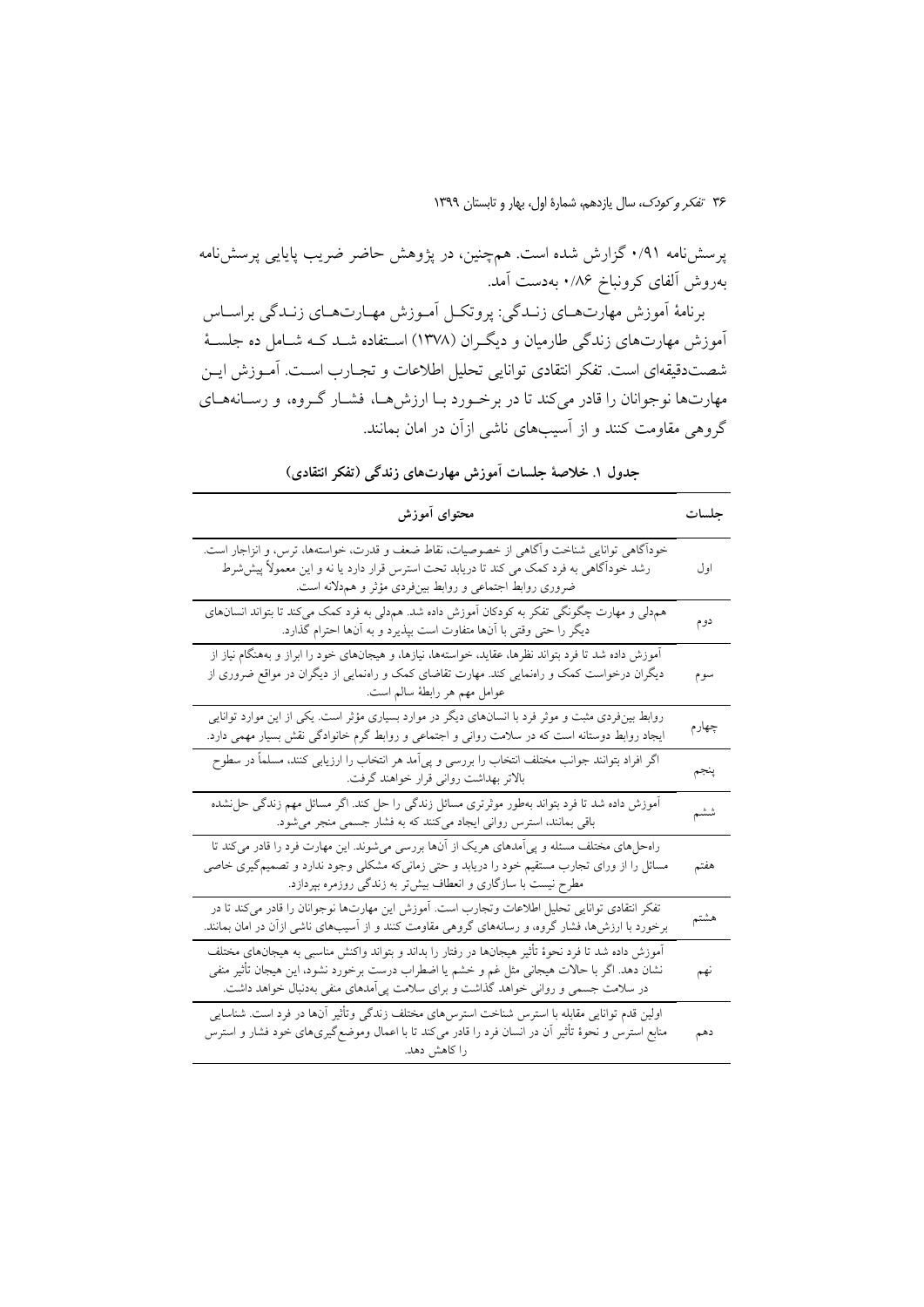برای تجزیه و تحلیل دادههای پژوهش از روش آمـاری توصـیفی (فراوانــی، میــانگین، و انحراف استاندارد) استفاده شد. همچنین، برای تجزیه و تحلیل فرضیههای پـژوهش از روش آمار استنباطی آزمون تحلیل کوواریانس استفاده شد.

### 3. يافتەھا

شاخصهای پراکندگی و تمایل مرکزی متغیرهای پژوهش (تسلط بر خود و نگـرش بـه مصرف مواد) به تفکیک گروه و نوع آزمون در جدولهای ۲ و ۳ نشان داده شده است.

| جدول ۲. میانگین و انحراف معیار تسلط بر خود و نگرش به مصرف مواد گروه آزمایش<br>و کنترل در مرحلهٔ پیشآزمون |            |             |      |  |  |
|----------------------------------------------------------------------------------------------------------|------------|-------------|------|--|--|
|                                                                                                          | گروه کنترل | گروه آزمایش | گروه |  |  |
|                                                                                                          |            |             |      |  |  |

|                   | گروه کنترل                        | گروه آزمایش              |       | کروه              |
|-------------------|-----------------------------------|--------------------------|-------|-------------------|
| انحراف استاندار د | ميانگين                           | مبانگین انحراف استاندارد |       | متغيرها           |
| ۱۵۰               | $\mathbf{Y} \setminus \mathbf{Y}$ | ۱/۹۸                     | ۲۱/۳۳ | تسلط بر خود       |
| ۶۴/               | 46.VT                             | ۱۸۵                      | ۴۶/۹۳ | نگرش به مصرف مواد |

جدول ۲ نشان می دهد که میانگین نمرات تسلط بر خود در آزمودنی ها و در پیش آزمـون گروه آزمایش ۲۱/۳۳ و در گروه کنترل ۲۱/۴۰ است. همچنین، میـانگین نمـرات نگـرش بـه مصرف مواد در آزمودنبیها و در پیش آزمون گروه آزمایش ۴۶/۹۳ و در گروه کنتـرل ۴۶/۷۳ است، بهطوریکه نمرات پیشآزمون در تسلط بر خود و نگرش به مصـرف مـواد نوجوانــان در گروه آزمایش و کنترل تفاوت چندانی با یکدیگر ندارند.

جدول ۳. میانگین و انحراف معیار تسلط بر خود و نگرش به مصرف مواد گروه آزمایش و کنترل در مرحلهٔ پس[زمون

| گروه کنترل        |                       | گروه آزمایش      |                           | گروه              |  |
|-------------------|-----------------------|------------------|---------------------------|-------------------|--|
| انحراف استاندار د | ميانگين               | انحراف استاندارد | ميانگين                   | متغيرها           |  |
| $1/\mathfrak{F}$  | $Y \cdot / \Lambda$ ۶ | $Y/\cdot V$      | ۲۴/۰۱                     | تسلط بر خود       |  |
| ۱/۴۰              | ۴۶۱۸۶                 | ۱٬۷۲             | $\mathbf{y} = \mathbf{y}$ | نگرش به مصرف مواد |  |

نتايج جدول ٣ نشان ميدهد كه ميانگين نمـرات تسـلط بـر خـود در آزمـودنيهـا و در یس آزمون گروه آزمایش ۲۴/۰۱ و در گروه کنترل ۲۰/۸۶ است. همچنـین، نمـرات میــانگین نمرات نگرش به مصرف مواد در آزمودنیها و در پــسآزمــون گــروه آزمــایش ۴۳/۴۰ و در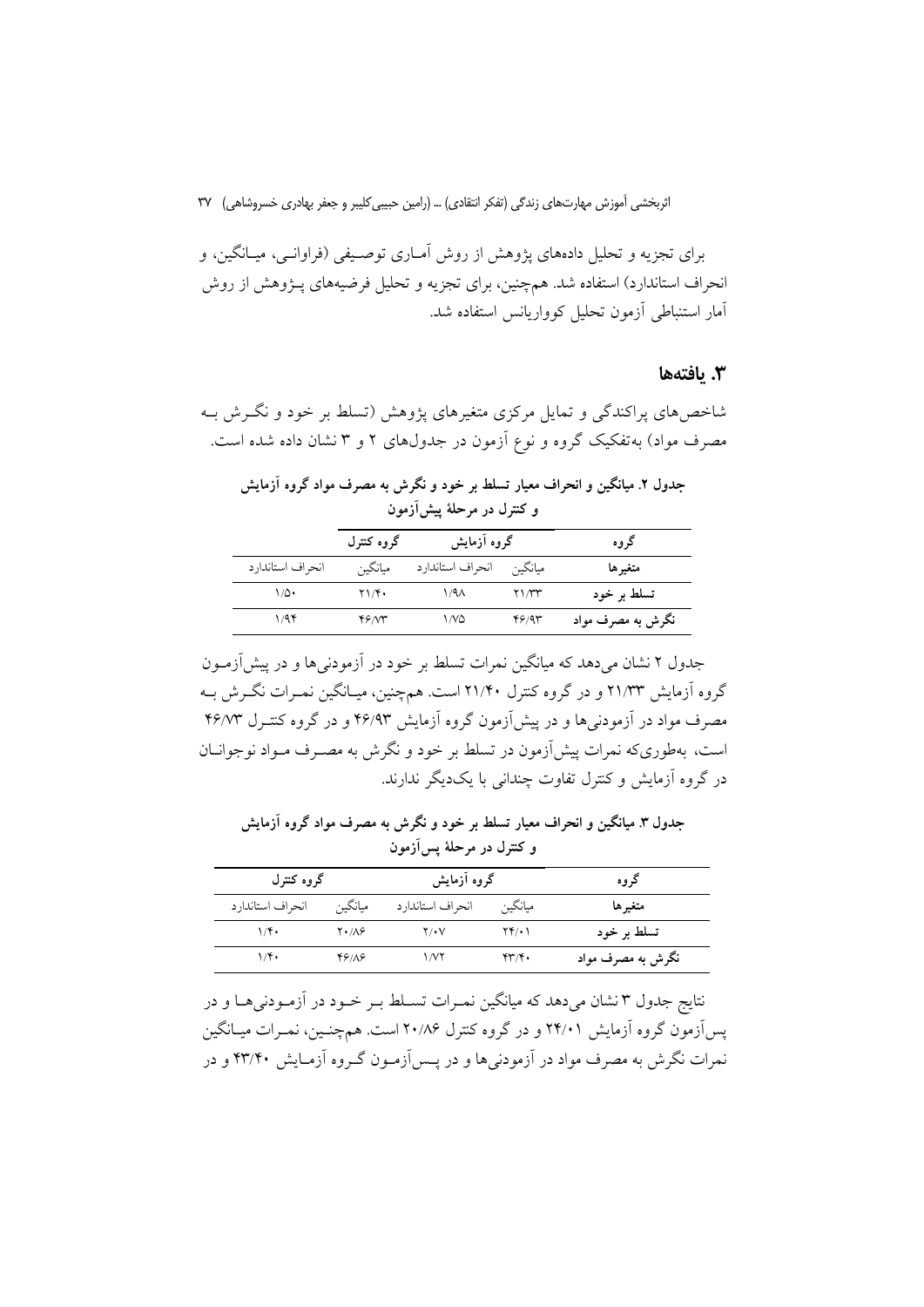گروه کنترل ۴۶/۸۶ است. همانطورکه در جدول ۲ مشاهده می شود، آمـوزش مهـارتهـای زندگی (تفکر انتقادی) باعث افزایش میانگین نمرات در پس آزمون متغیر تسـلط بـر خــود و کاهش میانگین نمرات در پس آزمون متغیر نگرش به مصرف مـواد در گـروه آزمـایش شــده است، درحالي كه تفاوت چنداني در گروه كنترل وجود ندارد.

قبل از آزمون تحلیل کوواریانس، برای رعایت پیشفررضهای تحلیل کوواریانس باکس برای همگنی ماتریسها لامبدای ویلکز و برای یکسانی واریانسها آزمون لوین بهعمل آمد. براساس نتایج آزمون باکس که برای هیچیک از متغیرها معنیدار نبوده است، شرط همگنی ماتریس های واریانس ــ کوواریانس برقرار است. براساس آزمون لامبدای ویلکز که در سطح ۰/۰۲ معنیدار بود، همچنین براساس آزمون لوین، متغیرهای تسلط بر خود و نگرش به مصرف مواد معنیدار نیستند و بنابراین یکسانی واریانسها برقرار است. به این ترتیب، براساس این مفروضهها و پیش شرطهای آزمون تحلیل کوواریانس که محقق شدهاند، برای فرضیههای یژوهشی از آزمون تحلیل کوواریانس استفاده شد.

جدول ۴. نتایج تحلیل کوواریانس روی نمرات پیش[زمون ــ پس[زمون تسلط بر خود گروه آزمایش و کنترل

| مجذور<br>اتا | سطح<br>معناداري     | F                    | ميانگين<br>مجذورات     | درجة<br>آزادى | مجموع<br>مجذورات | منبع تغييرات | گروه       |
|--------------|---------------------|----------------------|------------------------|---------------|------------------|--------------|------------|
| $\cdot \pi$  | $\cdot$ / $\cdot$ \ | $\mathcal{W}(\cdot)$ | <b>YA/QY</b>           |               | <b>YA/QY</b>     | پيشازمون     |            |
| $\cdot$ /08  | $\cdot/\cdot\cdot$  | ۳۴٬۳۹                | $V\Delta/\mathfrak{F}$ |               | VQ/Y             | گروه         | تسلط       |
|              |                     |                      | Y/19                   | ۲٧            | 09/Y             | خطا          | پر<br>خه د |
|              |                     |                      |                        | ۳۰            | 10109/11         | کا           |            |

نتایج حاصل از تحلیل کوواریانس نشان داد که بین نوجوانان گروه آزمـایش و کنتـرل از لحاظ نمرات آموزش مهارتهای زندگی (تفکر انتقادی) در متغیـر تسـلط بـر خـود تفـاوت معناداری وجود دارد (P=۰/۰۰۱) و (F=۳۴/۳۹)، به ایـن معنـی کـه یـس از تعـدیل نمـرات پیشآزمون، در متغیر وابسته تسلط بر خـود بـین گـروههـا تفـاوت وجـود دارد و آمـوزش مهارتهای زندگی (تفکر انتقادی) بر تسلط بر خود نوجوانان تـأثیر دارد. درواقـع، آمـوزش مهارتهاي زندگي (تفكر انتقادي) باعث افزايش تسلط بر خود نوجوانــان كــانون اصــلاح و تربیت شده، اما این آموزش در گروه کنترل تغییری ایجاد نکرده اسـت. شــاخص دیگـر کــه بايد به آن توجه شود اندازهٔ اثر است كه در جدول با نام مجـذور اتـا مشـخص شـده اسـت. مجذور اتا نشاندهندهٔ درصدی از واریانس نمرات تسلط بر خود است که براثر اجرای عمــل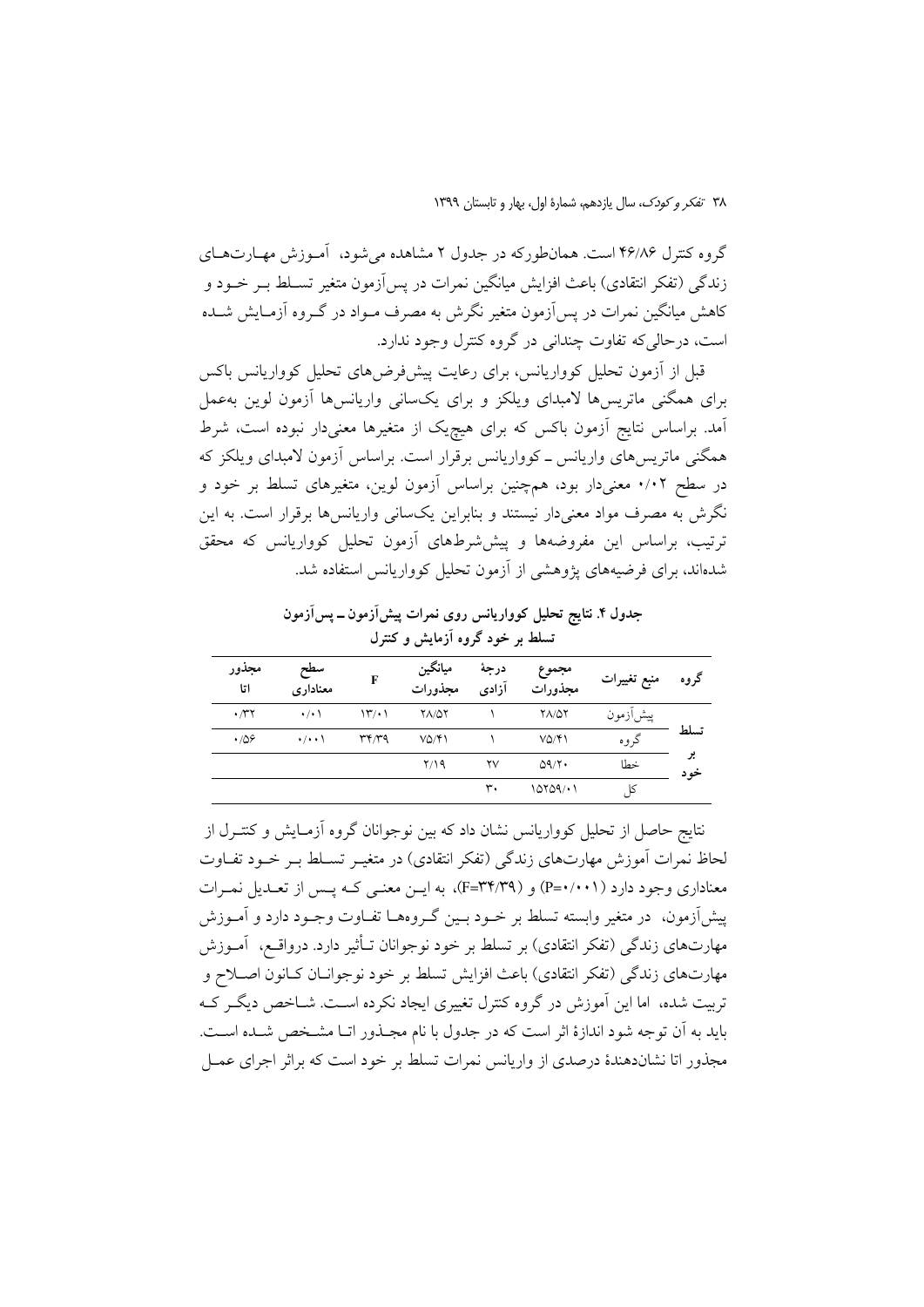آزمایشی بهوجود آمده است. مقدار مجذور اتا برابر با ۰/۵۶ اسـت کـه اگـر آن را تبـدیل بـه درصد کنیم ۵۶ درصد می شود، آبدین معنا که ۵۶ درصد از تغییرات نمرات تسلط به خـود ناشی از اجرای روش آموزشی است. بهعبارتدیگر، آمـوزش مهـارتهـای زنـدگی (تفکـر انتقادي) باعث ۵۶ درصد تغيير در نمرههاي تسلط بر خود شده است. بنـابراين، فرضـيهٔ اول پڑوهش تأمید مے شود.

جدول ۵ نتایج تحلیل کوواریانس روی نمرات پیشآزمون ــ پسآزمون نگرش به مصرف مواد گروه آزمایش و کنترل

| مجذور<br>اتا              | سطح<br>معنادارى     | F               | ميانگين<br>مجذورات | درجة<br>آزادی          | مجموع<br>مجذورات | منبع<br>تغييرات | گروه         |
|---------------------------|---------------------|-----------------|--------------------|------------------------|------------------|-----------------|--------------|
| $\cdot$ / $\cdot$ $\cdot$ | $\cdot$ / $\vee$    | $\cdot/\Lambda$ | $Y(\cdot)$         |                        | $Y(\cdot)$       | پیشآزمون        |              |
| $\cdot$ /0V               | $\cdot$ / $\cdot$ \ | 39/65           | 91/70              |                        | 91/70            | گر وه           | نگرش به      |
|                           |                     |                 | Y/YQ               | $\mathsf{Y}\mathsf{V}$ | SVMY             | خطا             | مصرف<br>مواد |
|                           |                     |                 |                    | ٣٠                     | $515V+1$         | کا              |              |

نتایج حاصل از تحلیل کوواریانس نشان داد که بین نوجوانان گروه آزمایش و کنترل از لحاظ نمرات آموزش مهارتهای زندگی در متغیر نگرش به مصرف مواد تفاوت معناداری وجود دارد (P=۰/۰۰۱) و (F=۳۶/۶۳)، به این معنی که پس از تعدیل نمرات پیش[زمون، در متغیر وابستهٔ نگرش به مصرف مواد بین گروهها تفاوت وجود دارد و آموزش مهارتهای زندگی (تفکر انتقادی) در نگرش به مصرف مواد نوجوانان تأثیر دارد. درواقع، اَموزش مهارتهای زندگی (تفکر انتقادی) باعث کاهش نگرش مثبت به مصرف مواد در نوجوانان کانون اصلاح و تربیت شده، اما این آموزش در گروه کنترل تغییری ایجاد نکرده است. شاخص دیگر که باید به آن توجه شود اندازهٔ اثر است که در جدول با نام مجذور اتا مشخص شده است. مجذور اتا نشاندهندهٔ درصدی از واریانس نمرات نگرش به مصرف مواد است که براثر اجرای عمل آزمایشی بهوجود آمده است. مقدار مجذور اتا برابر با ۰/۵۷ است که اگر آن را به درصد تبدیل کنیم ۵۷ درصد می شود، بدین معنا که ۵۷ درصد از تغییرات نمرات نگرش به مصرف مواد ناشی از اجرای روش آموزشی است. بهعبارتدیگر، آموزش مهارتهای زندگی (تفکر انتقادی) باعث ۵۷ درصد تغییر در نمرههای نگرش به مصرف مواد شده است. بنابراین، فرضیهٔ دوم يژوهش تأييد مي شود.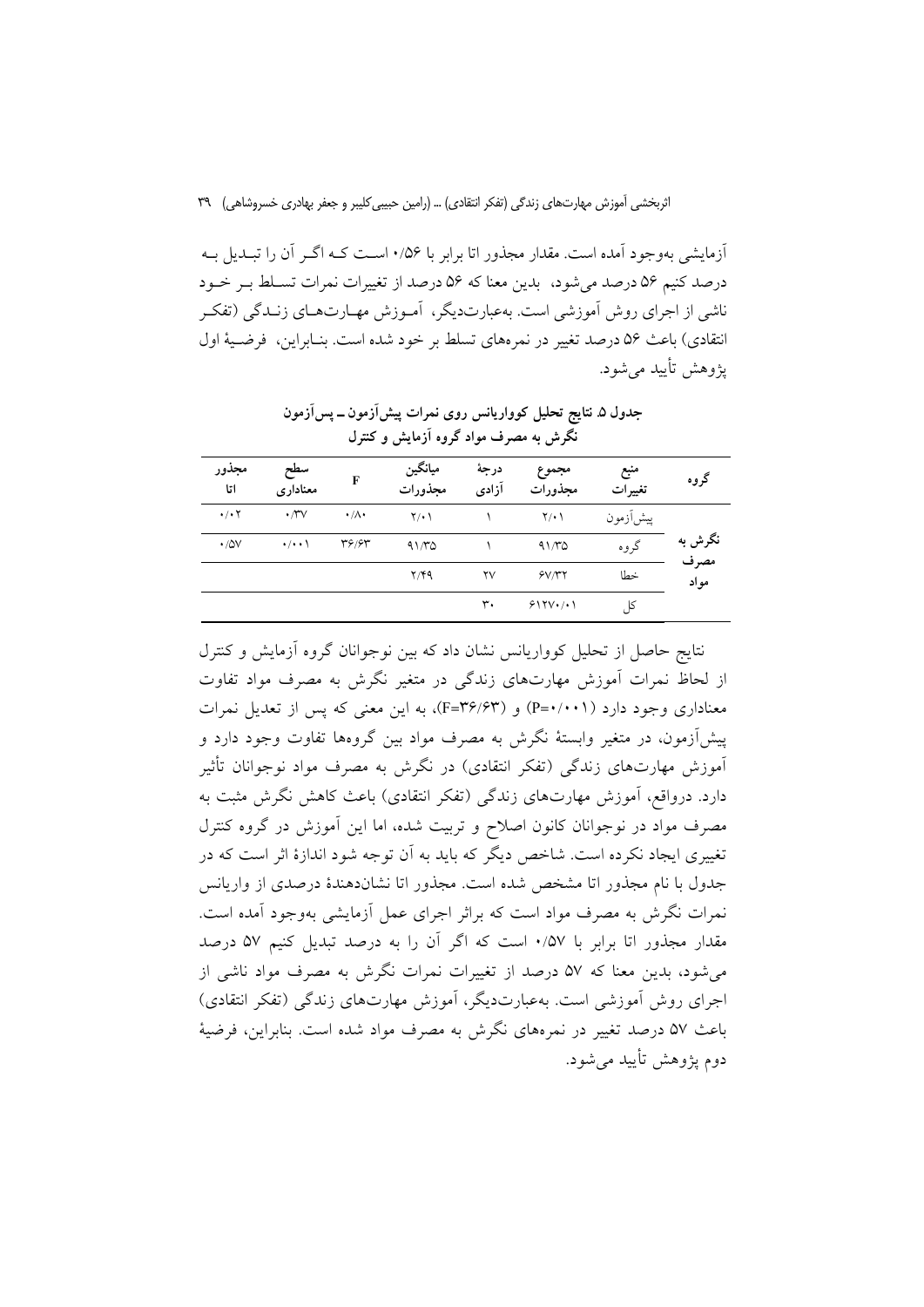۴۰ تفكر وكودك، سال يازدهم، شمارة اول، بهار و تابستان ١٣٩٩

### ۴. بحث و نتیجهگیری

هدف پژوهش حاضر بررسی اثربخشی آمـوزش مهـارتهـای زنـدگی (تفکـر انتقـادی) در تسلط بر خود و نگرش به مصرف مواد مخدر در دانشآموزان دورهٔ متوسطه بود.

یافتهٔ یژوهش نشان داد که آموزش مهارتهای زندگی (تفکر انتقادی) در تسـلط بـر خود دانشآموزان تأثیر دارد و باعث افزایش نمرات تسلط بر خود در نوجوانان می شود. این یافته با نتایج پژوهشهای احمدی طهـور سـلطانی و دیگـران (۱۳۹۲)، ورا و مـون (Vera and Moon 2013)، و چیونگ و یوئت (Chyong and Yoit 2010) هم سو است. تسط بر خود را می توان مراقبتی درونبی دانسـت کـه براسـاس أن وظـايف محـولشـده انجـام و رفتارهای ناهنجار و غیرقانونی ترک می شود، بی آنکه نظارت یا کنترل خارجی در بسین بوده باشد. هنگامی که کسی، بی توجه به کنترل خارجی، تلاش خود را مصروف انجـامدادن کـاری کند که برعهدهٔ او گذاشته شده و مرتکب خلافی از قبیل کمکاری یا سـهل|نگــاری نشــود، از کنترل درونی بهرهمند است. ماهیت و هدف خودکنترلی ایجاد حالتی است در درون فرد کـه او را به انجام وظایفش متمایل میکند، بدون آنکه عامل خــارجی او را تحـت کنتــرل داشــته باشد. هدفی که در خودکنترلی دنبال می شود رسیدن به شخصیتی سالم اسـت کــه بــه بلــوغ فکری رسیده است و دربرابر انواع مشکلات از خود مقاومت نشان می دهد و خود، با بیــنش عامل، أن را انتخاب مي كند و علاوهبر محيط كار در زندگي شغلي خويش نيز خودكنترل گــر می شود. این مهم میسر و ممکن نخواهد بود مگر با فرهنگسازی و نهادینـه شــدن بســترهای مناسب. تعالی حرکت مستمر و دائمی فرد در مسیر کمال و مبتنـی بـر اهــداف نظــام خلقــت است و موجب نوشوندگی، بهروزشوندگی، پیشتازی نواّوری، و خلاقیت میشود. درواقع، آموزش مهارتهای زندگی در کنترل بر خود نوجوانان تأثیر دارد (Vera and Moon 2013).

ویژگی تسلط بر خود باعث می شود دانش آموزان بر خود نظارت کرده و اعمال و وظایفشان را ارزیابی کنند و کیفیت جریانی را مرتب بسنجند که برای دانش آموزان مهم است. تسلط بر خود ابزاری مهم برای یادگیری و شناخت چگونه یادگرفتن است. افزایش مهارتهای تفکر انتقادی در دانش آموزان باعث بهبود یادگیری و تداوم پیشرفت در دانشآموزان می شود (حسنی و دیگران ۱۳۹۳)، بهطوریکه علاقه، انگیزه، و رغبت به یادگیری از مشخصههای بارز تسلط بر خود است و بنابراین درنظر گرفتن علایق دانش آموزان و درگیرکردن آنها در فرایند تفکر انتقادی به یادگیری بهتر در آنها کمک می کند و باعث می شود که آنها با اراده و اعتمادبهنفس و اشتیاق کامل برای یادگیری تلاش کنند.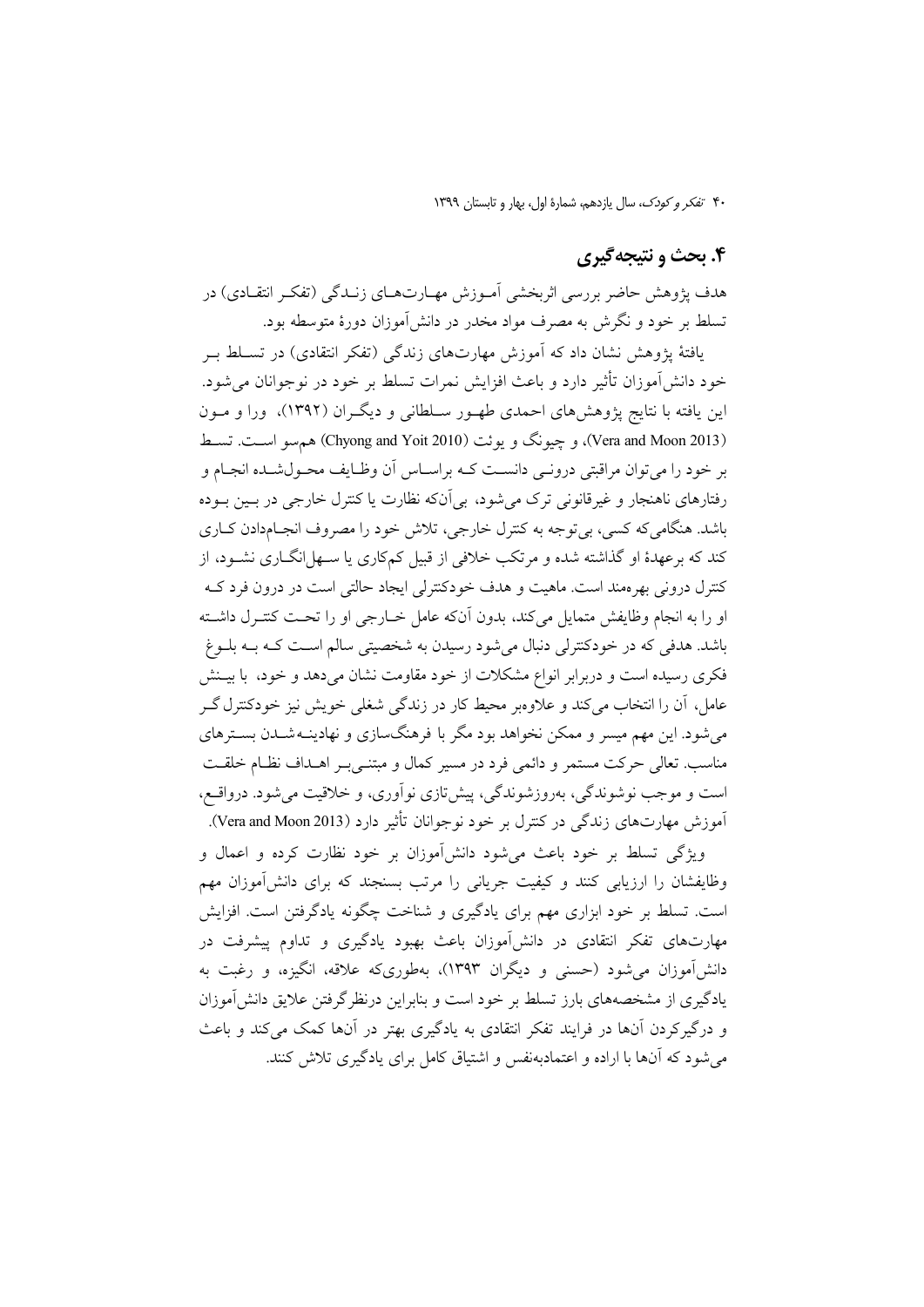بهنظر می رسد افرادی که تسلط کمتری بر خود دارند به یی آمد رفتارهای خود کمتر می اندیشند و سعی در ارضای فوری امیال خود دارند. ازاین رو، این گونه افراد به یی آمدهای بیماری خود نمیاندیشند. ازسویدیگر، تسلط سطح بالا بر خود شامل عناصری از خودنظارتی، برنامهریزی، و نظم بخشی هیجانی است که این عناصر در افراد دارای سطح تسلط بالاتر بر خود می توانند از بیماری توسط فرد ممانعت کنند. همچنین، افراد با تسلط بالا بر خود از تعهد افزونتری نیز برخوردارند، مثلاً متعهد میشوند که از عواملی که باعث تشدید مشکلات میشود خودداری کنند. بنابراین، بهنظر میرسد آموزش مهارتهای زندگی در افراد دارای تسلط سطح بالاتر بر خود کمک میکند به تعهدات خود وفادار باقی بمانند، اما فرد دارای تسلط سطح پایینتر بر خود احتمال دارد که به تعهدات خود وفاداری کم تری داشته باشد و بهراحتی تعهد خود به حل مشکلات را کنار .Chyong and Yoit 2010).

وجود مشکل در زمینهٔ تسلط بر خود از قبیل حضور فعال در اجتماع، کمرویی، ناتوانی در پیداکردن دوستان جدید، و توانایی رد درخواستهای غیرمنطقی در نوجوانان درمعرض خطر موجب می شود تا آثار زیانبار رفتارهایشان به سلامت آنان آسیب بزند. ازاین رو، با آموزش مهارتهای زندگی در زمینهٔ تصمیمگیری، مقابله با افسردگی، کنترل خشم، و مقابله با تنهایی و کمرویی، و مقابله با شکست و طردشدگی میتوان میزان تسلط بر خود در نوجوانان درمعرض خطر را افزایش داد. نوجوان با این آموزشها میتواند در جمع بهخوبی صحبت کند و از ارزشهای موردپذیرش خود دفاع کند؛ مخالفت خود را با نظرهای مخالف دیگران بیان کند؛ دوستان جدید و مفید برای خود پیدا کند؛ و مهارت و شجاعت رد درخواستهای غیرمنطقی دیگران را بهدست آورد. درواقع، با آموزش مهارتهای زندگی بهویژه مهارتهای مقابله با شکست و اضطراب، مقابله با تنهایی و کمرویی، و روشهای تصمیمگیری میتوان مهارتهای تسلط بر خود افراد را افزایش و میزان آثار زیانبار کمبود مهارتهای تسلط بر خود را کاهش داد (احمدي طهور سلطاني و ديگران ١٣٩٢).

یافتهٔ دوم پژوهش نشان داد که آموزش مهارتهای زنــدگی در نگــرش بــه مصــرف مواد در دانش[موزان تأثیر دارد و باعث کاهش نمرات نگرش مثبت به مصـرف مــواد در آنها میشود. ایـن یافتـه بـا نتـایج پـژوهشهـای درکـه و دیگـران (۱۳۹۲)، مشـکی و اصلي نــژاد (١٣٩٢)، ويچولــد و ديگــران (Weichold et al. 2015)، و بوتــوين و گــريفين (Botvin and Griffin 2008) هم سو است.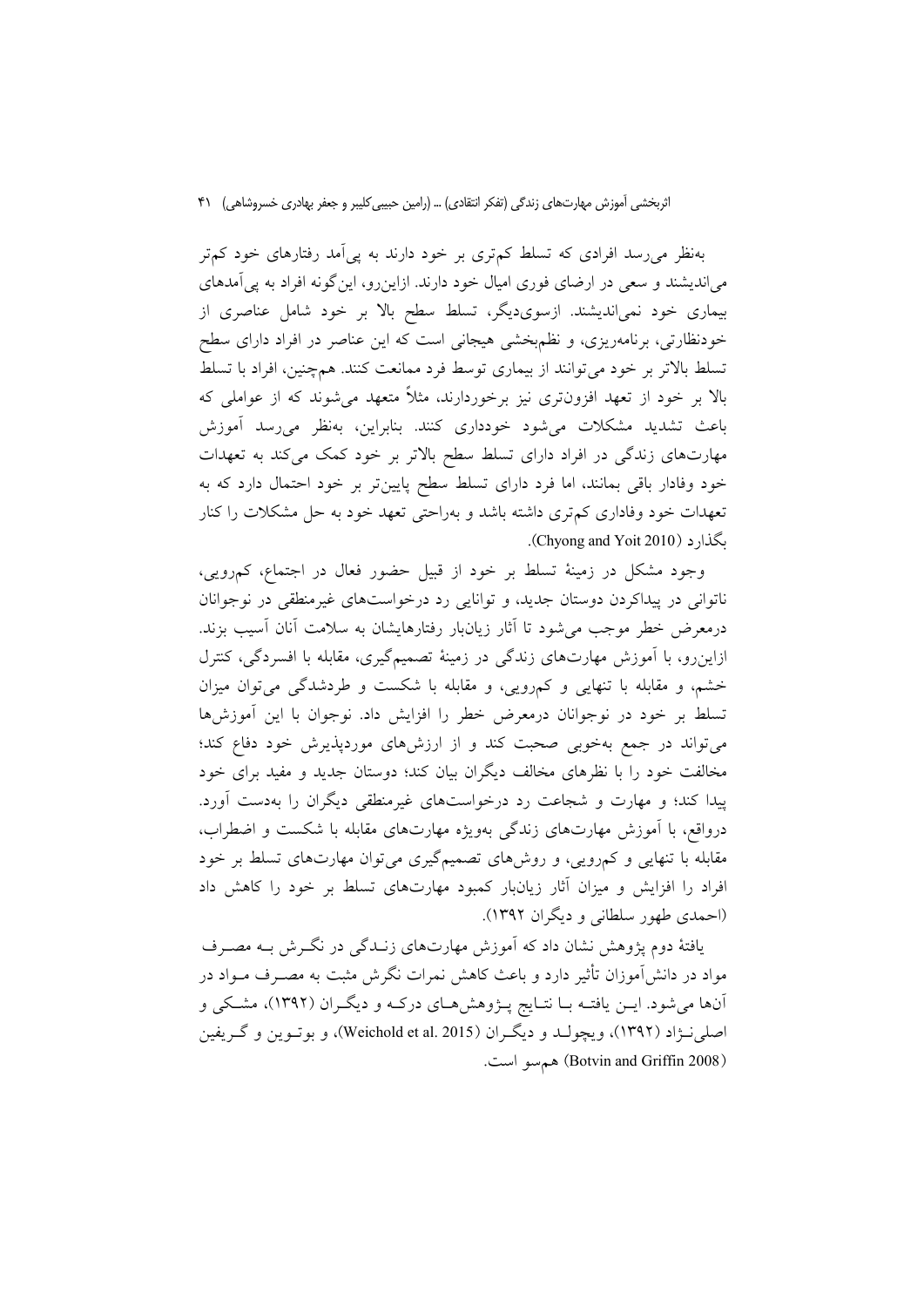در تبیین این یافته می توان گفت که آموزش مهـارتهـای زنــدگی بــرای ایــن نوجوانــان بهمنظور بیان تجربیات فردی و سهیمشـدن در تجربیـات فـردی دیگـران مطـرح مـیشـود. مهارتهاي زندگي مي تواند فضايي ايجاد كند كه باوجود انكار و فرافكني ايجادشده بهعلـت بیماری، ویژگیهای دفاعی سالم و رشدیافته بارور شوند. مهارتهای زندگی از طریق ایجـاد هم دلي، شنيدن، حمايت، بيان احساسات، و سهيمشدن در تجربيات يکديگر سبب بهبودي میشود. سهیمشدن در تجربهٔ دیگران، دلگرمیگرفتن، و امکان بیان احساسـات تعلـقخــاطر افراد را به یکدیگر افزایش میدهد و گسترش ارتباط با دیگران را در پـی دارد. شـرکت در جلسات آموزش مهارتهاي زندگي امكان ارتباط بين همتايان را افزايش ميدهـد و فضـايي ایجاد می کند که در آن مشکلات افراد نهتنها شنیده و فهمیده می شـود، بلکـه تمـام اعضـا در رفع آنها سهیم میشوند و همه موردحمایت همدیگر قرار میگیرند. سرانجام ایـن کـه حـل مسئله و برنامهریزی در طول جلسات می تواند در کاهش نگرش مثبت به مصرف مواد مـؤثر ىاشد (Botvin and Griffin 2008).

در تبیینی دیگر میتوان گفت که آموزش مهارتهای زندگی فرد را قادر میکند تا دانش، ارزشها، و نگرشها را به تواناییهای بالفعل تبدیل کند. بهطور کلی، آموزش مهارتهای زندگی با درگیرکردن نوجوانان در روشهای مشارکتی و تعاملی و آموزش این که چطور فکر کنند، بهجای این که به چه چیزی فکر کنند، ابزار نیرومندی برای یادگیری سه حوزهٔ مهارتهای شناختی، مهارتهای اجتماعی و بینفردی، و مهارتهای سازگاری هیجانی دراختیار آنها قرار میدهد. در تبیین یافتههای مربوط به اثربخشی آموزش مهارتهای زندگی می توان بیان کرد که آموزش این مهارتها در نوجوانان موجب می شود که آنها استعدادها و تواناییهای فردی خود را کشف کنند و به خودآگاهی بیش تری درمورد خود دست پيدا كنند. توانايي شناخت واقعي خود موجب مقابلهٔ بهتر نوجوانان در رویارویی با فشارهای زندگی می شود. درواقع، رشد خودآگاهی در نوجوانان موجب می شود که استعدادهای خود را بشناسند و برای پرورش آنها گام بردارند. بنابراین، با افزایش ادراک فرد از کفایت خود نگرش مثبت به مصرف مواد نیز کاهش می یابد (Weichold et al. 2015). اگر فرد برداشت مثبتی از تواناییهای خود داشته باشد و به این باور برسد که می تواند به اَن چیزی که استعدادش را دارد دست یابد، این شناخت باعث افزایش بازدهی و کارآمدی و تحقق اهداف او میشود. انگیزهٔ نوجوانان به زندگی مثبت زمانی افزایش می یابد که به آنها کمک شود تا خود را درک کنند و به خویشتن خویش احترام بگذارند. شــرکت در کلاس های اَموزش مهارتهای زندگی موجب کاهش نگرش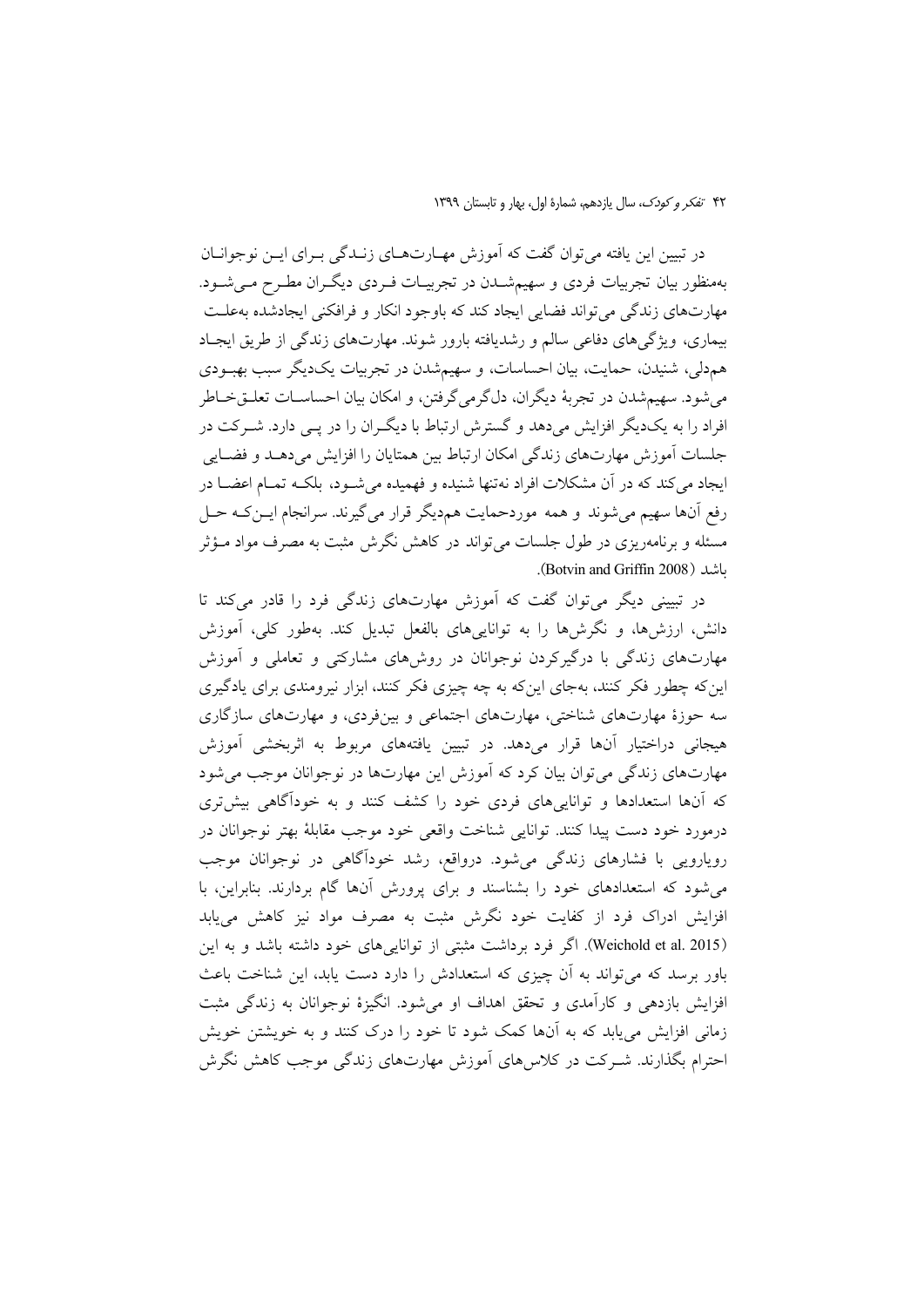مثبت به مصرف مواد و موجب افزایش رضایت از زندگی می شود و درنتیجه، میزان تمایل به مصرف مواد کاهش می یابد (Botvin and Griffin 2008).

این پژوهش با محدودیتهایی مواجه بود. این پژوهش فقط بر روی دانــش|مــوزان دورهٔ متوسطه انجام گرفته است که در تعمیم نتایج به دیگر دانشآمـوزان دیگـر دارای محــدودیت است. همچنین، باتوجهبه اینکه این پژوهش فقط در شهر تبریــز صــورت گرفتــه اســت، در تعمیم نتایج به نواحی و شهرهای دیگر باید احتیاط شود. یافتههای پژوهش براساس مقیـاس و استفاده از پرسش:امه بود و پرسش:امههـا اصـولاً بـهدليـل يافتـههـاي ناخوداًگـاه مســتعد تحریف|ند و این ممکن است نتایج پژوهش را بهمخاطره بیندازد. باتوجهبـه اهمیــت مداخلــهٔ ۔<br>آموزش مهارتهای زندگی در کاهش مصرف مواد مخدر نوجوانان، این پـژوهش مــیتوانــد راهگشای مناسبی برای توسعهٔ پژوهشهای آینده روی دیگر گروهها با اختلالهـایی از قبیـل مشکلهای روابط بینفردی، اختلاهای خلقی، و اختلالهای رفتـاری ماننــد پرخــاش&ری، مشکلهای زناشویی، و … باشـد تـا براسـاس نتـایج بـهدسـتآمـده، راه بـرای مـداخلات روانشناختی هموار شود. همچنین، پیشنهاد مـیشـود برنامـهریـزی آمـوزش مهـارتهـای زندگی در مراکز مختلف ازجمله کلینیکهای ترک مواد هم بهکار گرفته شود.

### كتابنامه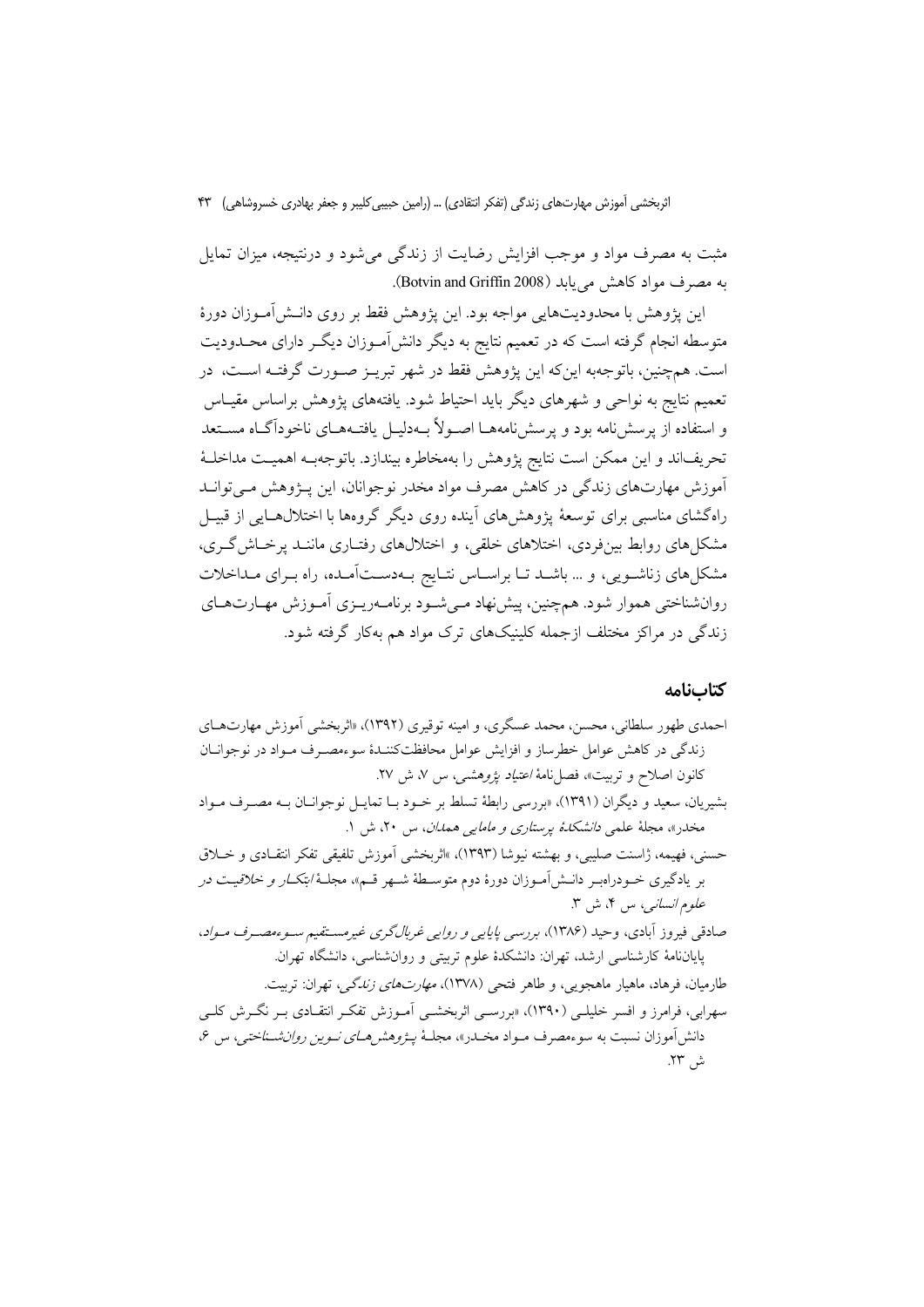- Bertrams, A. (2012), "How Minimal Grade Goals and Self-Control Capacity Interact in Predicting Test Grades", Journal of Learning and Individual Differences, vol. 12, no. 4.
- Botvin, G. J. et al. (2006), "Preventing Adolescent Drug Abuse through a Multimodal Cognitive-Behavioral Approach: Results of a three-Year Study", Consulting and Clinical Psychology, vol. 58, no. 4.
- Botvin, G. J. and K. W. Griffin (2008), "Life Skills Training as a Primary Prevention Approach for Adolescents Drug Abuse and Other Problem Behaviors", International Journal of Emergency Mental Health, vol. 4.
- Buhler, A. (2007), "The Role of Life Skills Promotion in Substance Prevention: Mediation analysis Friedrich Schiller University",
- <http://file://l.\the role of life skills Prevention.html>.
- Dewall, N. et al. (2012), "Left out, Sluggardly, and Blue: Low Self-Control Mediates the Relationship between Ostracism and Depression", Personality and Individual Differences, vol. 12, no. 3.
- Graham, J. R. (2000), MMPI-2: Assessing Personality and Psychopathology, Third Edition, New York: Oxford University Press.
- El Sayed, Hanan Abd Elwahab et al. (2019), "The Effect of Life Skills Intervention on Social Self Efficacy for Prevention of Drug Abuse among Young Adolescent Students at Benha City", American Journal of *Nursing Science*, vol. 8, no. 5.
- Huang, S. et al. (2018). "The Effectiveness of a Theory-Based Drama Intervention in Preventing Illegal Drug Use among Students Aged 14-15 Years in Taiwan", Health Education Journal, vol. 77, no. 4.
- Jackson, K. M., K. J. Sher, and P. K. Wood (2000), "Prospective Analysis of co Morbidity: Tobacco and Alcohol use Disorder", Journal of Abnormal Psychology, vol. 109.
- Johnston, L. D., P. M. O'Malley, and J. G. Bachman (2002), Monitoring the Future National Survey Results on Drug Use 1975-2002, vol. 1: Secondary School Students, Bethesda: National Institute on Drug Abuse.